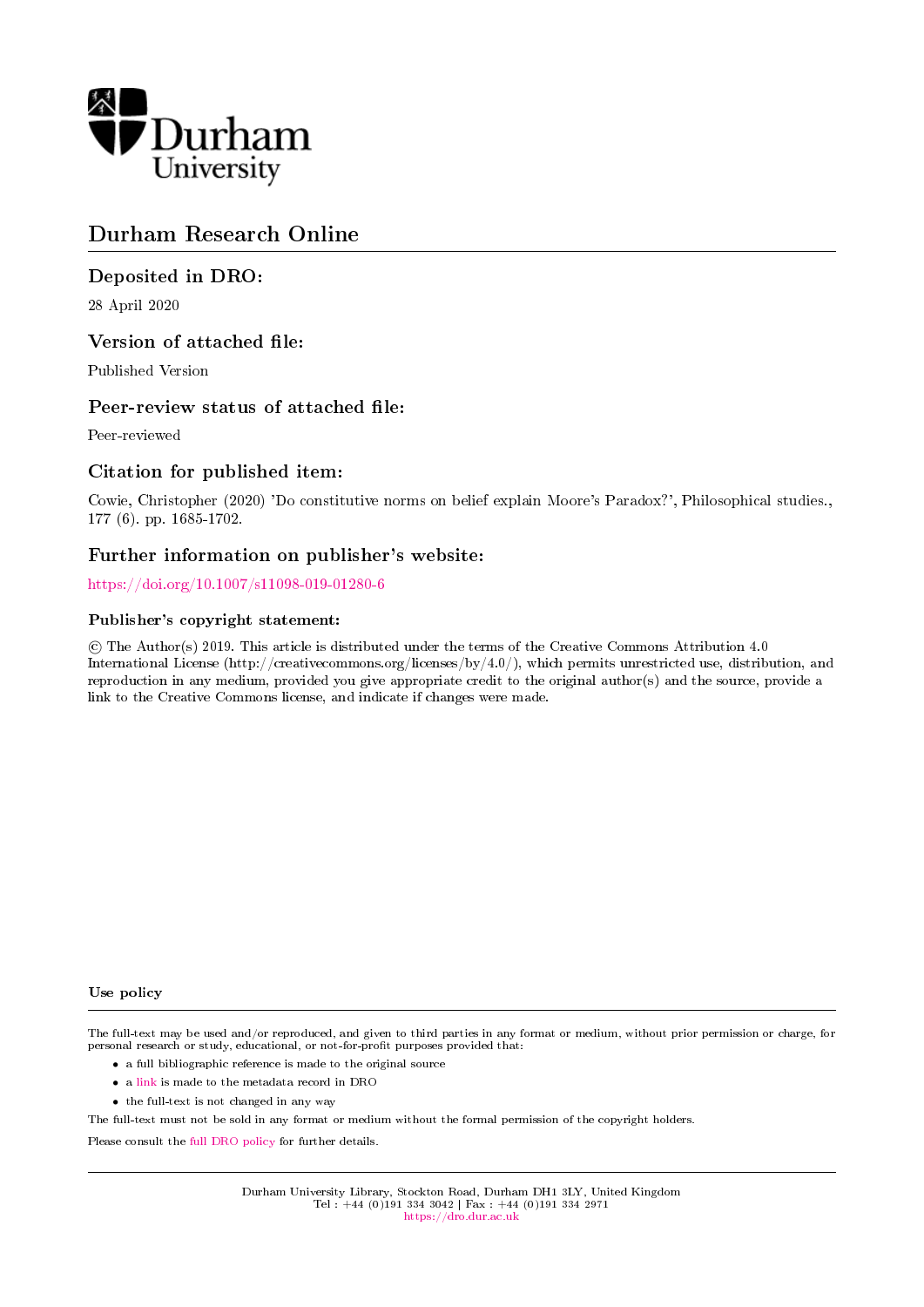

# Do constitutive norms on belief explain Moore's Paradox?

Christopher Cowie<sup>1</sup>

Published online: 25 March 2019 © The Author(s) 2019

Abstract In this article I assess the prospects for a particular kind of resolution to Moore's Paradox. It is that Moore's Paradox is explained by the existence of a constitutive norm on belief. I focus on a constitutive norm relates that relates belief to knowledge. I develop this explanation. I then present a challenge to it. Normbased explanations of Moore's Paradox must appeal to a 'linking principle' that explains what is wrong with violating the constitutive norm. But it is difficult to articulate a plausible candidate linking-principle. I show this by canvassing the obvious candidates and articulating the problems with each.

Keywords Moore's Paradox - Constitutive norms - Belief

We can seemingly make judgments of the form: p, but I don't believe p. But there would be something problematic about doing so. What exactly is wrong with judgments of this form and what explains it? This is Moore's Paradox in its simplest form. It has been thought to reveal something interesting about the nature of belief, assertion or the nature of subjective experience itself. In this article I assess the prospects for a particular kind of resolution. It is that Moore's Paradox is explained by the existence of a *constitutive norm on belief*. This kind of solution has been popular in the recent literature.<sup>1</sup> I will label and understand it as follows:

<sup>&</sup>lt;sup>1</sup> See Huemer ([2007\)](#page-17-0). For discussion see Littlejohn [\(2010](#page-17-0)) and de Almeida [\(2001](#page-17-0)). For some critical discussion see Lo Presti ([2014\)](#page-17-0). A closely related view is discussed in Baldwin ([2007\)](#page-17-0). For recent comprehensive discussion of Moore's Paradox—including specific reference to norm-based solutions see Williams [\(2015a,](#page-18-0) [b\)](#page-18-0) and Green and Williams ([2007\)](#page-17-0).

 $\boxtimes$  Christopher Cowie christopher.d.cowie@durham.ac.uk

<sup>&</sup>lt;sup>1</sup> Department of Philosophy, University of Durham, Durham, UK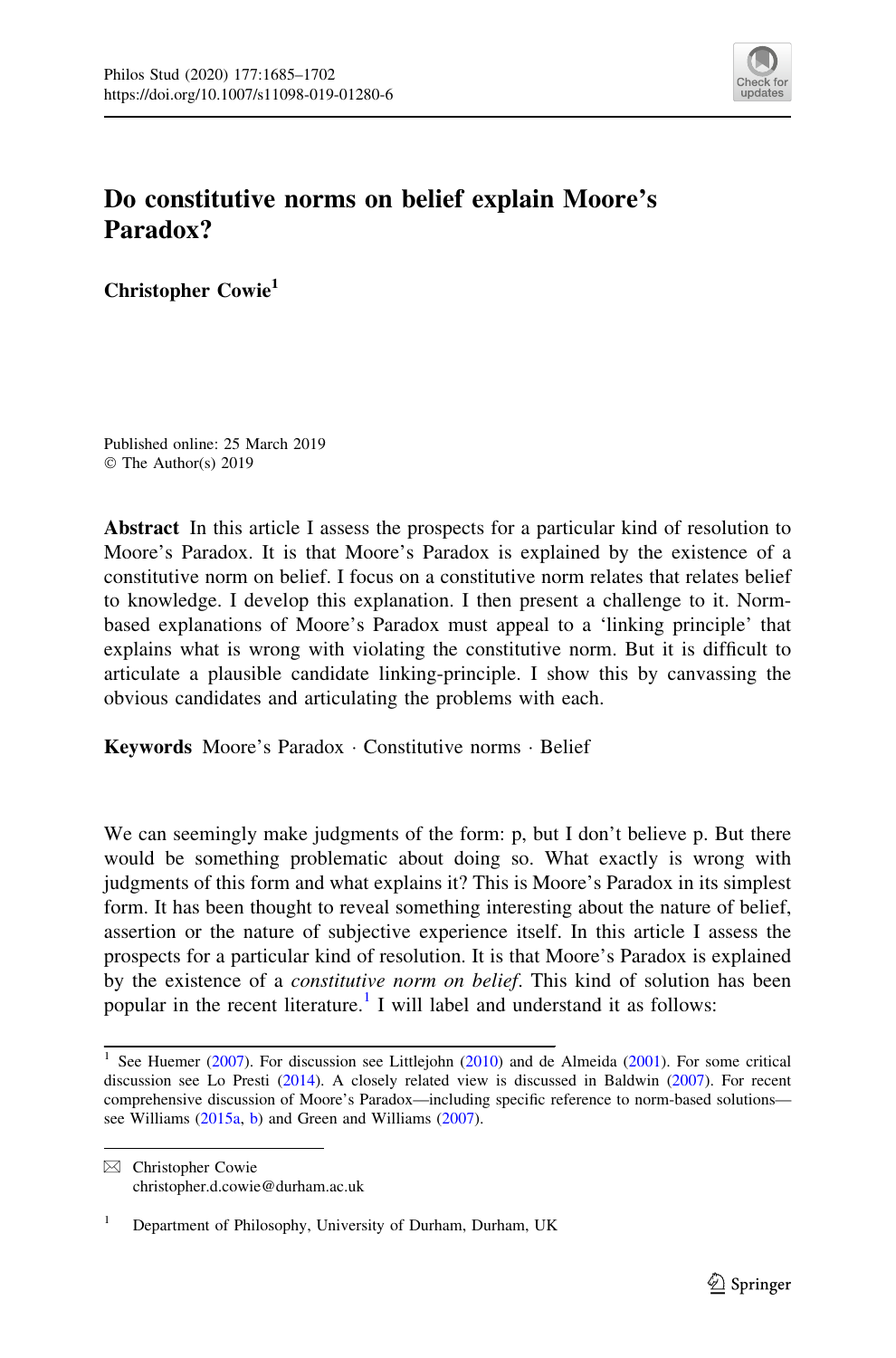The Norm-Based Explanation Moore's Paradox is explained by the existence of a constitutive norm on belief, which is violated by a Moore-paradoxical judgment.

The explanation will vary depending on the form that the constitutive norm takes. On most accounts it is either truth-based or knowledge-based. This gives rise to the following two variants.

The Truth-Norm Based Explanation Moore's Paradox is explained by a constitutive norm relating belief to truth, which is violated by a Mooreparadoxical judgment.

The Knowledge-Norm Based Explanation Moore's Paradox is explained by a constitutive norm relating belief to knowledge, which is violated by a Mooreparadoxical judgment.

This kind of solution—whether truth-based or knowledge-based—is attractive for a number of reasons. Firstly, norm-based explanations entail that in making a Mooreparadoxical judgment one has done something wrong or incorrect or something that one shouldn't. This is intuitively appealing. Surely, one has done something wrong, or incorrect, or that one shouldn't (in some sense at least) in making a Mooreparadoxical judgment. And yet not all purported solutions to Moore's Paradox capture this. Suppose, for example, that one were to argue that it is simply impossible, as a matter of psychological fact, to make Moore-paradoxical judgments.<sup>2</sup> This would fail to speak to the fact that there is something wrong or incorrect about so believing. Norm-based solutions are attractive in part because they build this feature—the wrongness, or incorrectness—into the solution from the very start.

Secondly, the kind of norm-based explanation that I am interested in doesn't simply render Moore-paradoxical judgments wrong or incorrect relative to a common-or-garden epistemic norm. It renders them wrong relative to a norm that is constitutive of belief itself. This is important. It is natural to think that in making a Moore-paradoxical judgment one has done something that sits uncomfortably with the nature of belief or believing itself and not merely that one has made an ordinary epistemic mistake as one might if one believed an evidentially unsupported proposition.<sup>3</sup> The norm-based explanations that I am interested in—explanations that appeal to constitutive norms on belief—build this feature into the solution from the very start. They make Moore-paradoxical judgments not only wrong, but wrong in virtue of what it is for one to believe something at all.

Thirdly, norm-based explanations, and in particular knowledge-norm based explanations explain a range of closely related phenomena. This is to the fore in Huemer's defence of the knowledge-norm based solution.<sup>4</sup> Huemer claims that

<sup>&</sup>lt;sup>2</sup> Explanations in terms of the self-intimating nature of belief—i.e. such that if one believes p, then one believes that one believes p—are arguably of this form. See e.g. Shoemaker [\(1996](#page-18-0)).

<sup>&</sup>lt;sup>3</sup> In the literature Moore's paradox is sometimes explained by appeal to simple epistemic norms on rational credibility e.g. Douven [\(2009](#page-17-0)).

<sup>&</sup>lt;sup>4</sup> Huemer, ibid.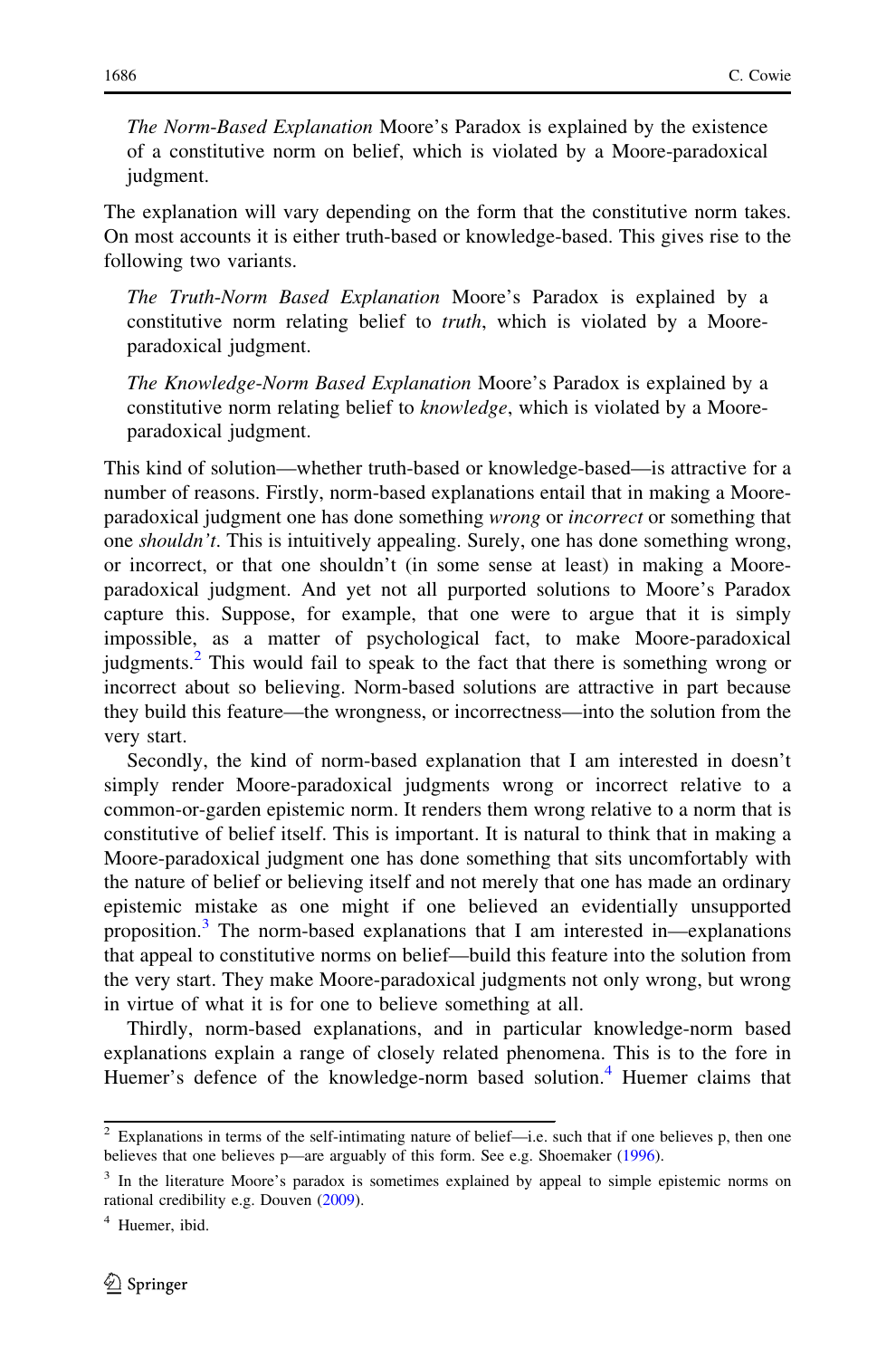Moore-paradoxical judgments of the form 'p, but I don't believe p' could be wellexplained by the self-intimating nature of belief: that if one believes p, then one believes that one believes p. But he notes that this solution wouldn't explain what is wrong with a range of closely-related judgments, such as judgments of the form: 'p, but I don't know that p' and 'p, but I don't have any evidence for p'. By contrast the knowledge-norm based solution (which will be my focus) does explain what's wrong with this range of judgments. They all violate the knowledge-norm on belief. As such the knowledge-norm based explanation provides a unified explanation of a wide range of closely related phenomena.

Fourthly and finally, the norm-based explanation fits nicely with a wider pattern of explanation in epistemology and philosophy of mind. Quite independently of Moore's Paradox, there has been a surge of recent interest in constitutive norms on belief in part due to the role that they can play in explaining phenomena in mind and language.<sup>5</sup> Part of the motivation for taking norm-based solution to Moore's Paradox seriously is that they fit with this broader program. This is especially true of knowledge-norm based explanations given the success of the knowledge-first program of explanation of phenomena in mind and language.<sup>6</sup>

Given these four motivations norm-based explanations of Moore's Paradox—and particularly knowledge-norm based explanations—should be taken seriously. However while there has been some recent back-and-forth between defenders of truth-norm based explanations and knowledge-norm based explanations respectively (which is better?), there has been little general, critical discussion of norm-based explanations per se.<sup>7</sup> This is something of an oversight. There are systematic issues that norm-based solutions face. My aim in this article is to articulate one such issue. I argue that norm-based explanations must be supplemented by what I refer to as a *linking principle*: a principle that explains how and why the violation of a constitutive norm on belief is problematic. I will argue that (1) some such principle is required if norm-based explanations are to work, (2) this point has been largely ignored in the literature, and (3) it is hard to find a satisfactory principle that doesn't come with substantial extra costs. I do my best on behalf of normbased explanations to find such a principle. I do not succeed. My conclusion is that optimism for norm-based explanations should be tempered.

The plan for the article is as follows. I begin in Sect. [1](#page-4-0) by making some quick remarks about the view that there are constitutive norms on belief. In Sect. [2](#page-5-0) I make some preliminary remarks about the application of this strategy to the resolution of Moore's Paradox. I identify some desiderata for a solution. In Sects. [3–](#page-7-0)[4](#page-13-0) I present my main argument: attempts to resolve Moore's Paradox by appeal to knowledgebased constitutive norms on belief must make use of a linking-principle, and it is hard to see what this should be. In Sect. [5](#page-16-0) I conclude.

<sup>&</sup>lt;sup>3</sup> In the literature Moore's paradox is sometimes explained by appeal to simple epistemic norms on rational credibility e.g. Douven [\(2009](#page-17-0)).

<sup>4</sup> Huemer, ibid.

<sup>5</sup> See e.g. Shah ([2003\)](#page-18-0) and Shah and Velleman ([2005\)](#page-18-0) who explain the transparency of belief in terms of a constitutive norm on (the concept of) belief.

 $6$  Most closely associated with Williamson ([2000\)](#page-18-0). For development see Carter et al. ([2017\)](#page-17-0).

 $7$  See Huemer (ibid.) and Littlejohn (ibid).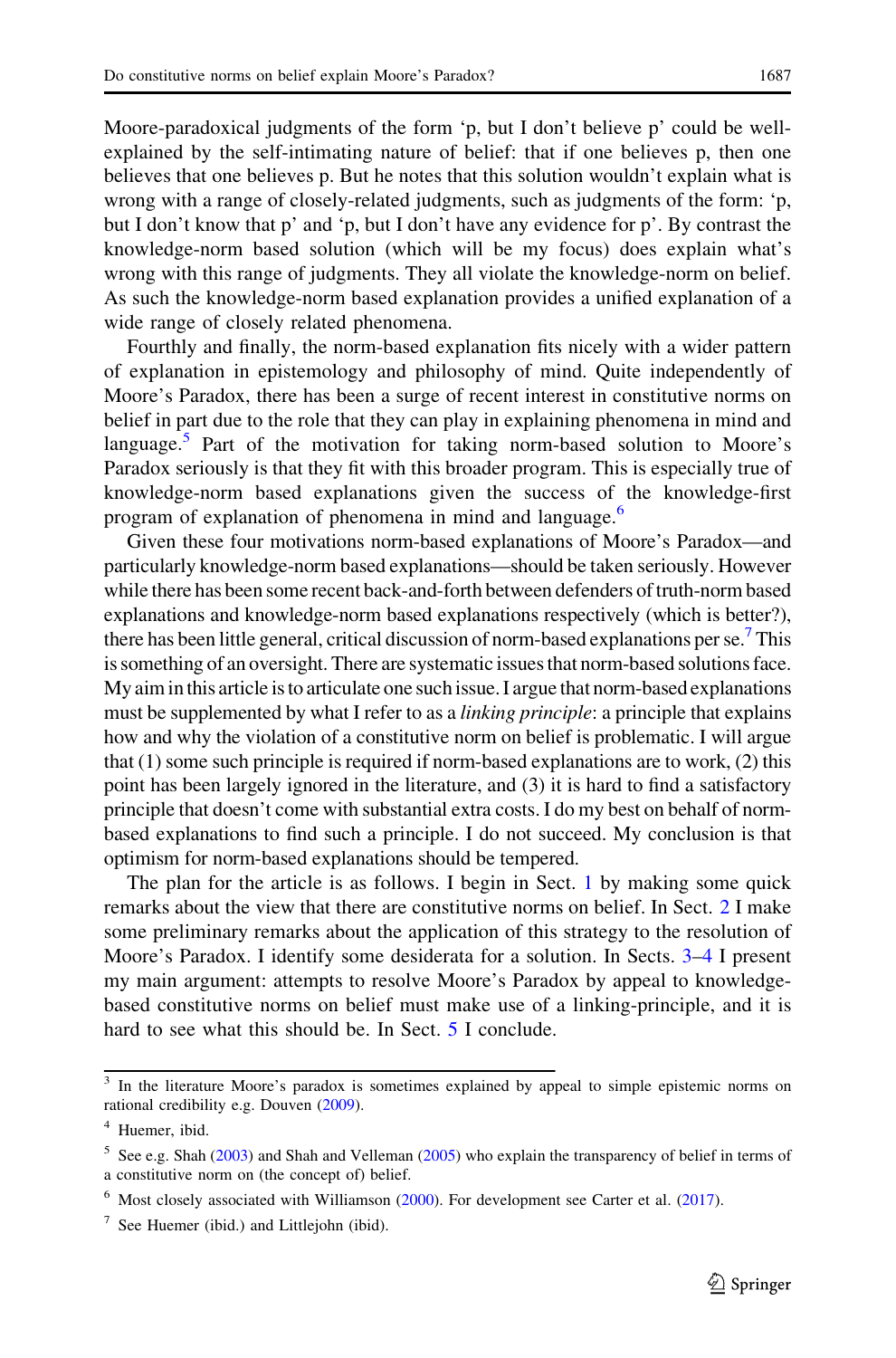### <span id="page-4-0"></span>1 Constitutive norms on belief: preliminary remarks

The claim that there are constitutive norms on belief can take many different forms. At its most general we can represent it as follows:

Normativism: It is constitutive of belief that: beliefs or believers stand in some normative relation to truth or knowledge.<sup>8</sup>

By 'constitutive' I understand 'at least part of what it is to be'. So the normativist view is that it is at least part of what it is for a state to be one of belief that: beliefs or believers stand in some normative relation to truth or knowledge. The normativist view has been cashed out in lots of different ways. The following versions exist there or thereabouts—in the literature:

- (1) It is constitutive of belief that: one ought to believe p iff p.
- (2) It is constitutive of belief that: one ought to believe p only if p.
- (3) It is constitutive of belief that: one may believe p iff p.
- (4) It is constitutive of belief that: it would be good to believe p iff p.
- (5) It is constitutive of belief that: it would be fitting to believe p iff p.
- (6) It is constitutive of belief that: one ought to believe p only if one knows  $p^9$ .

I won't run through the strengths and weakness of the various formulations here. I simply note three important points.

Firstly and most obviously,  $(1)$ – $(5)$  are all versions of a *truth-norm* on belief. (6) is a knowledge-norm. My argumentative focus will be solely on knowledge-norms. Secondly, these formulations are actually ambiguous given different available readings of the scope of the normative or evaluative operator. Each can be read as taking either narrow-scope or wide-scope. So (1) could be read either as a narrowscope requirement:

 $(1$ —Wide) It is constitutive of belief that: One ought to (believe p) iff p.

Or as a wide-scope requirement:

(1—Narrow) It is constitutive of belief that: One ought to (believe p iff p).

These are different principles that require different things of believers.<sup>10</sup> Similar comments apply to (2)–(6). I shall flag if at any point below this becomes relevant in a sense that could be contentious or confusing. Thirdly, it is commonplace to formulate the normative relation in terms of correctness. So, for example, one might see any of the following:

<sup>8</sup> McHugh and Whiting (Ibid.). For an influential defence see Wedgwood [\(2007\)](#page-18-0). For a nice contemporary summary and defence see Engel ([2014\)](#page-17-0).

<sup>&</sup>lt;sup>9</sup> Variants on  $(1)$ –(2) are defended—sometimes in terms of 'correctness' (see below)—by Shah ([2003\)](#page-18-0), Wedgwood ([2002,](#page-18-0) [2007](#page-18-0)) and Boghossian [\(2003](#page-17-0)). (3) is defended in Whiting ([2010\)](#page-18-0) and (4) in McHugh ([2012\)](#page-18-0). (5) is discussed by McHugh and Way [\(2016\)](#page-18-0) and Howard (forthcoming). (6) is inspired by Williamson ([2000](#page-18-0)) and discussed in Huemer ([2007\)](#page-17-0).

 $10$  For a clear discussion see Bykvist and Hattiangadi ([2007\)](#page-17-0).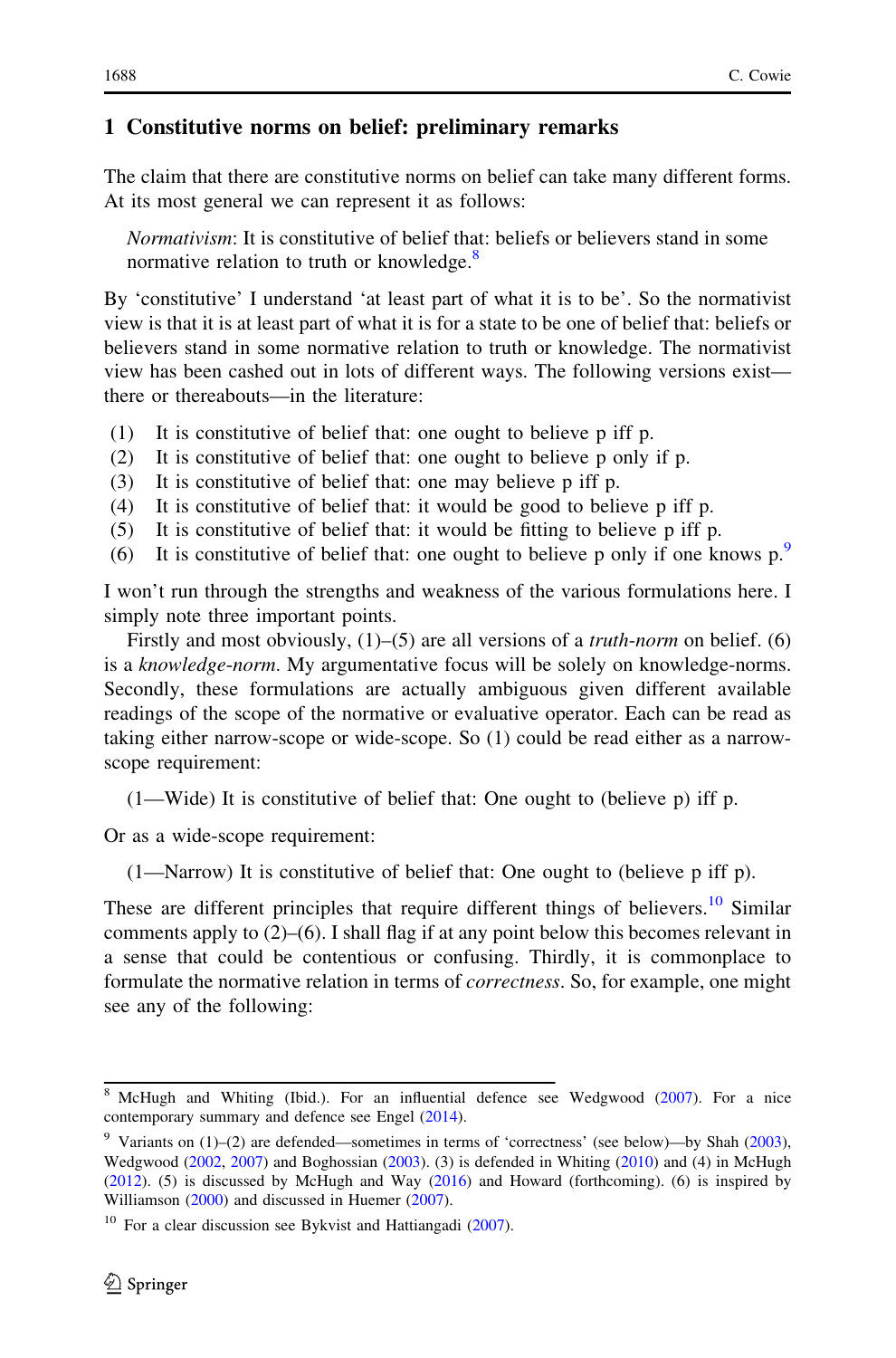- <span id="page-5-0"></span>(7) It is constitutive of belief that: it is correct to believe p iff p.
- (8) It is constitutive of belief that: it is correct to believe p only if p.
- (9) It is constitutive of belief that: it is correct to believe p only if one knows p.

'Correctness' can be used in different ways. It is sometimes used to indicate that the relation between belief and truth or knowledge—whatever it turns out to be—is a mere rule or requirement and is not genuinely normative any more than the rules of chess are. I have in mind here the kind of distinction appealed to by John Broome (amongst others) when he writes:

In one sense 'normative' simply means to do with norms, rules or correctness. Any source of requirements is normative in this sense…. But I do not use 'normative' in that sense. In my sense it means to do with ought or reasons. Given a rule or requirement we can ask whether you ought to follow it, or whether you have reason to do so. $^{11}$ 

We could understand the constitutive norm on belief—whatever it may be—as either a mere correctness-norm like the rules of chess or as normative in Broome's sense. For the most part in this article I will simply work with  $(1)$ – $(6)$ —and really just (6)—without specifying whether the property referred to in it is genuinely normative or is a 'mere' correctness norm. Later in the article, where this becomes important, I will return to it. (Basically, the point will be that if the constitutive norm is one of mere correctness it may be too weak to do the explanatory work required of it).

## 2 Resolving Moore' paradox: preliminary remarks

In this brief section I make some further preliminary remarks about Moore's Paradox itself. I begin by highlighting aspects of Moore's Paradox that I won't discuss  $(1-3)$  before drawing attention to one important desideratum for its resolution (4).

1. Varieties of Moore's paradox.

Moore's Paradox in the narrowest sense concerns judgments of the following forms (I use square brackets to indicate contents of judgments throughout):

- MP: [p, but I don't believe p].
- *MP* (*Commissive*): [p, but I believe  $\sim$  p].

There are however a range of sentences that can seem similarly peculiar. As I mentioned above defenders of the knowledge-norm based explanation have claimed to be able to account for some of them. My focus however will be solely on MP.

2. Speech or thought?

<sup>&</sup>lt;sup>11</sup> Broome ([2007,](#page-17-0) p. 162) quoted from Olson [\(2014,](#page-18-0) p. 119).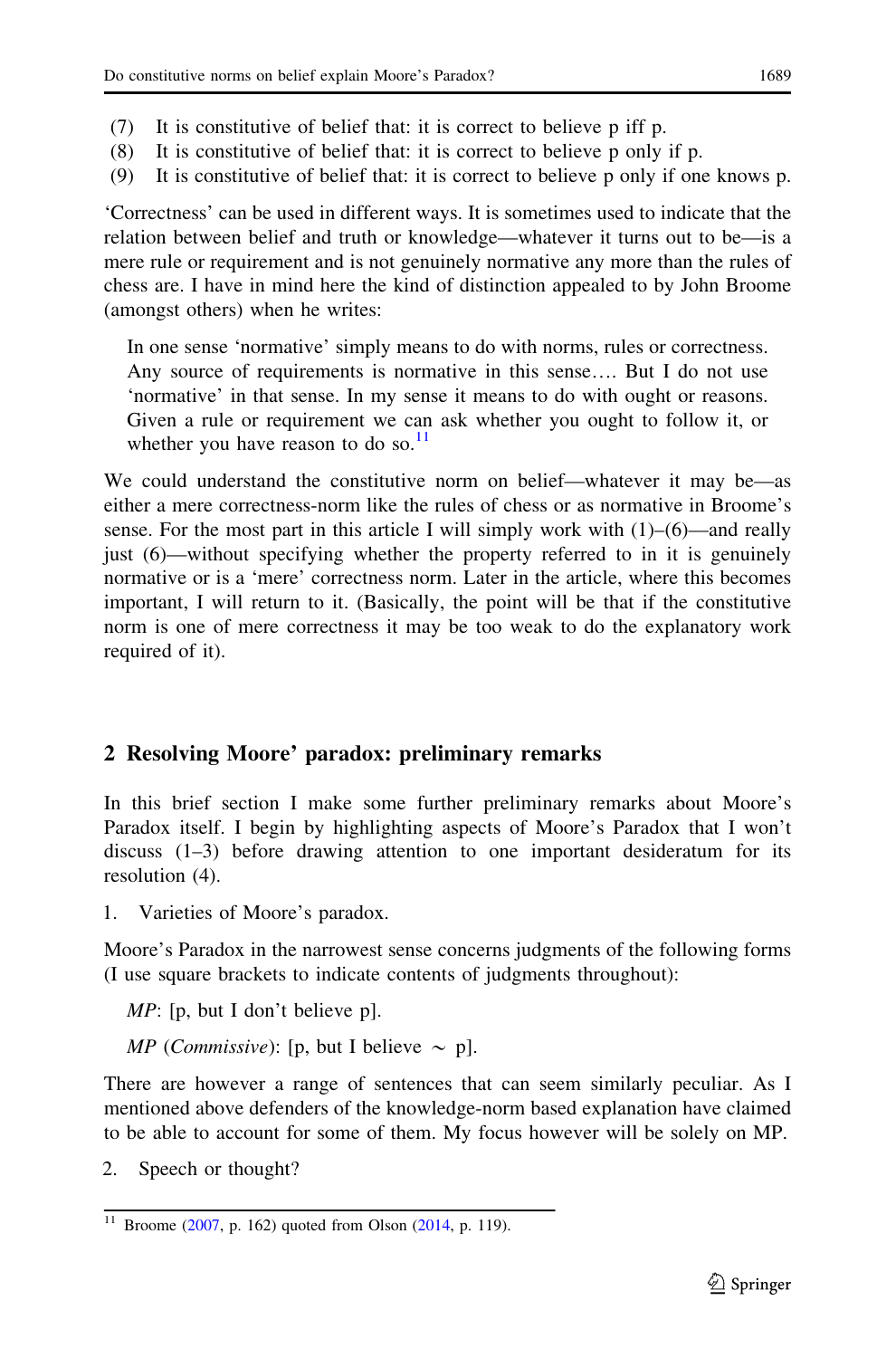Explanations of Moore's Paradox sometimes proceed at the level of thought, sometimes at the level of speech. Understood at the level of thought the challenge is to explain what's wrong with *believing* an instance of MP. Understood at the level of speech the challenge is to explain what's wrong with asserting an instance of MP. Different explanations of Moore's Paradox focus in different ways. My focus is on Moore's Paradox at the level of thought. It has been argued that explaining the paradox at the level of thought is more fundamental: that explanations at the level of speech are parasitic on this.<sup>12</sup> I think that this is probably right, but I won't presuppose it here.

3. Further subtleties.

The literature on Moore's Paradox is now extremely rich. There are many important issues that I bypass in this article given my aims. These include the significance of conscious thought in Moore's Paradox, accepting instances of MP diachronically as opposed to synchronically, and 'solutions' based on both the nature of evidence, justification and probability. In bypassing these I don't think that I am thereby being uncharitable to my opponents. $13$ 

4. A desideratum: the right kind of explanation.

I claimed above that there is 'something problematic' about believing an instance of MP. But this leaves a lot of room for interpretation. We should be more precise. What, exactly, is the problem with believing an instance of MP? This is contested. One should not stipulate an answer without care. Nevertheless it is important for my subsequent arguments that we can at least rule out some options as *too weak*. The way in which one goes wrong if one believes an instance of MP is not simply like the way in which one goes wrong when one believes a falsehood, or when—as in Gettier cases—one believes a truth accidentally, or by luck. It is stronger than this. Nor is it merely like the way in which one goes wrong when one believes a necessary falsehood such as a mathematical falsehood. This is also too weak. For the most part—including the next section, Sect. [3—](#page-7-0)these negative claims are all that my subsequent arguments will require. But I shall venture a more positive claim here nonetheless.

As I understand it the way in which one goes wrong when one believes an instance of MP is much more like the way in which one goes wrong when one holds blatantly inconsistent attitudes, for example when one both believes p and believes not-p. Obviously, the way in which one goes wrong when one believes an instance of MP cannot be *exactly the same as* the way in which one goes wrong when one holds blatantly inconsistent attitudes; beliefs in p and in not-p cannot simultaneously be true, but p and a belief in not-p can simultaneously be true (that's the whole problem). But this is, I think, the kind of defect that purported explanations of MP

<sup>&</sup>lt;sup>12</sup> See e.g. Huemer (2010, p. 144) although Williams ([2013\)](#page-18-0) questions whether belief-based explanations of Moore's Paradox at the level of thought straightforwardly translate to explanations of Moore's Paradox at the level of assertion. For a full discussion of speech-based forms see Williams ([2015b\)](#page-18-0).

<sup>&</sup>lt;sup>13</sup> Important references with respect to these issues include but are certainly not limited to Douven ([2006\)](#page-17-0), Sorensen [\(2000](#page-18-0)) and Smithies ([2012\)](#page-18-0). For an excellent summary see Williams [\(2015a\)](#page-18-0).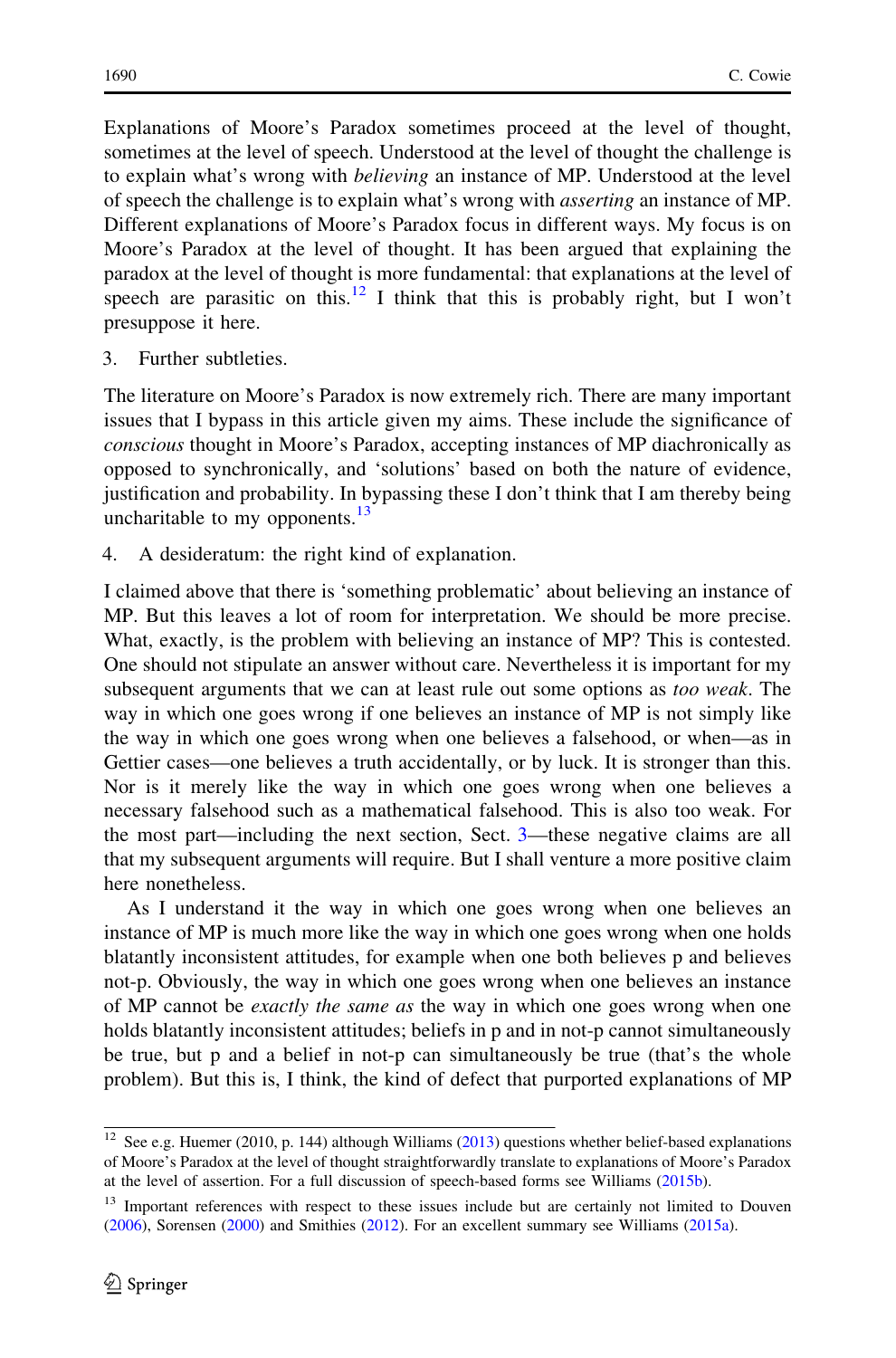<span id="page-7-0"></span>should aim to approximate. They should explain why beliefs in instances of MP are problematic in a way that comes as close as possible to the way in which blatantly inconsistent attitudes are problematic. This is most naturally thought of as a form of irrationality.

So my tentative positive working-hypothesis is that believing an instance of MP is irrational in an approximation of the sense that accepting blatantly inconsistent attitudes is. Or as I shall say for short throughout, it is 'irrational in the relevant sense'. In any case, my arguments of the next section rely only on the weaker negative claim that the way in which one goes wrong in believing an instance of MP is not the same as the way in which one goes wrong by having a false or unjustified belief, even in a necessary truth. I shall have more to say about (ir)rationality in Sect. [4](#page-13-0).

5. My argument.

With these necessarily brief remarks in place, we are now in position to look at norm-based explanations of Moore's Paradox. My main focus is on the knowledgenorm based explanation. This is my focus because it is the best or strongest candidate for a norm-based explanation of Moore's Paradox. As I hope will be clear to the reader though, the basic point of my argument would apply against truth-norm based explanations of Moore's Paradox too. My argument is that any norm-based explanation of Moore's paradox—whether truth-based or knowledge-based—will have to appeal to a *linking principle*: a principle that takes us from one's having violated a constitutive norm on belief to one's having done something irrational in the appropriate sense. I claim that articulating this principle is surprisingly problematic. I demonstrate this in the next two sections.

### 3 The knowledge-norm based explanation

Consider the knowledge-based norm on belief:

(6) It is constitutive of belief that: one ought to believe p only if one knows p.

Can this be used to explain Moore's Paradox? I'm not aware of any really clear accounts in the literature of how such an explanation might go.<sup>14</sup> The following is my attempt at a 'best reconstruction'. The explanation has two steps. In the first step, we show that one cannot *know* an instance of a Moore-paradoxical sentence. This doesn't require appeal to any constitutive norms on belief. In the second step one appeals to a knowledge-norm on belief to explain what's wrong with accepting an instance of MP. It goes roughly as follows:

Step 1: In order to know an instance of MP one would have to know [p, and I don't believe p]. If one knows a conjunction, then one knows each of its conjuncts. So in order to know an instance of MP one would have to know [p] and know [I don't believe p]. If one knows [p], then one believes[p]. So in order to know an

 $14$  The closest is Huemer [\(2007](#page-17-0)).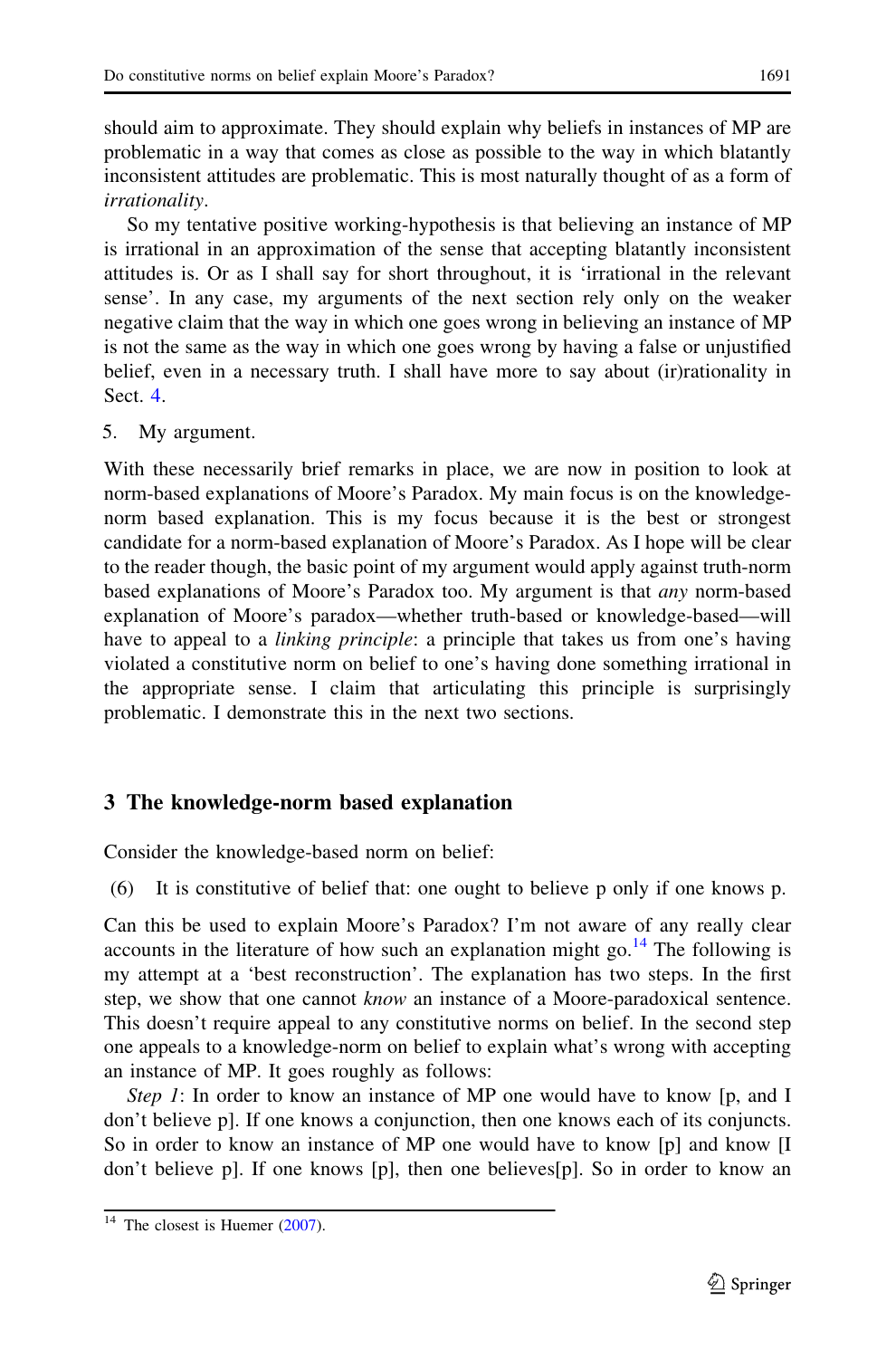instance of MP one would have to believe[p] and know [I don't believe p]. But this is impossible. One cannot believe [p] whilst—as the factivity of knowledge entails—one simultaneously doesn't believe p. So one cannot know an instance of MP.

Step 2: Now add to this a constitutive norm on belief according to which: one ought not to believe p unless one knows p. In believing an instance of MP one violates that norm. One does so because that norm prohibits believing something one doesn't know. And Step 1 has shown us that you can't know an instance of MP.

We can represent the whole argument schematically.  $K[p]$  represents that some agent knows that p, 'B[p]' represents that some agent believes that p, 'O[p]' represents that it ought to be the case that p.

Step 1

- 1. If K[p&  $\sim$  B[p]], then K[p]&K[ $\sim$  B[p]] (knowledge distributes across conjunction).
- 2. If  $K[p]$ , then  $B[p]$  (knowledge entails belief).
- 3. (1,2) If K[p&  $\sim$  B[p]], then B[p]&K [ $\sim$  B[p]].
- 4. If  $K[\sim B[p]]$ , then  $\sim B[p]$  (factivity of knowledge).
- 5. (3,4) If K[p&  $\sim$  B[p]], then B[p]&  $\sim$  B[p].
- 6.  $\sim$  [B[p]&  $\sim$  B[p]] (non-contradiction).
- 7.  $(5,6) \sim K[p\& \sim B[p]].$

Step 2

- 8. O[If  $\sim$  K[p] then  $\sim$  B[p]] (knowledge-norm on belief).
- 9. (7, 8) O[ $\sim$  B[p& $\sim$  B[p]].<sup>15</sup>

This explains what goes wrong when one believes an instance of MP. One violates the knowledge norm on belief. Can this resolve Moore's Paradox?

Not as it stands. More work—another 'step'—is needed. Violating norms is something that most of us do a lot. I might violate a moral norm or a norm of etiquette. But I wouldn't thereby have done something irrational in the sense that it is irrational to believe an instance of MP. So why does a violation of the knowledgenorm make it irrational in the relevant sense to believe an instance of MP? We need an argument. More specifically, what we need is a *linking-principle*: a principle that takes us from the violation of the knowledge-norm on belief that occurs when believing an instance of a Moore-paradoxical sentence, to the problematic nature of so doing. What could that linking principle be? In this section I run through some candidates. Some are workable but none are fully satisfactory.

The first candidate linking principle states that it is irrational in the relevant sense—that is in a sense that approximates the irrationality of blatantly inconsistent

<sup>&</sup>lt;sup>15</sup> For ease, premise 8 states the knowledge-norm on belief in the form that: it ought to be the case that [if one doesn't know p, then one doesn't believe p]. The move from 7 and 8 to 9 goes via an instance of this principle in which the content of the knowledge or belief is  $[p< B[p]]$ . Schematically, this could be represented by the interim premise: O[If  $\sim$  K[p& $\sim$  B[p]] then  $\sim$  B[p& $\sim$  B[p]]].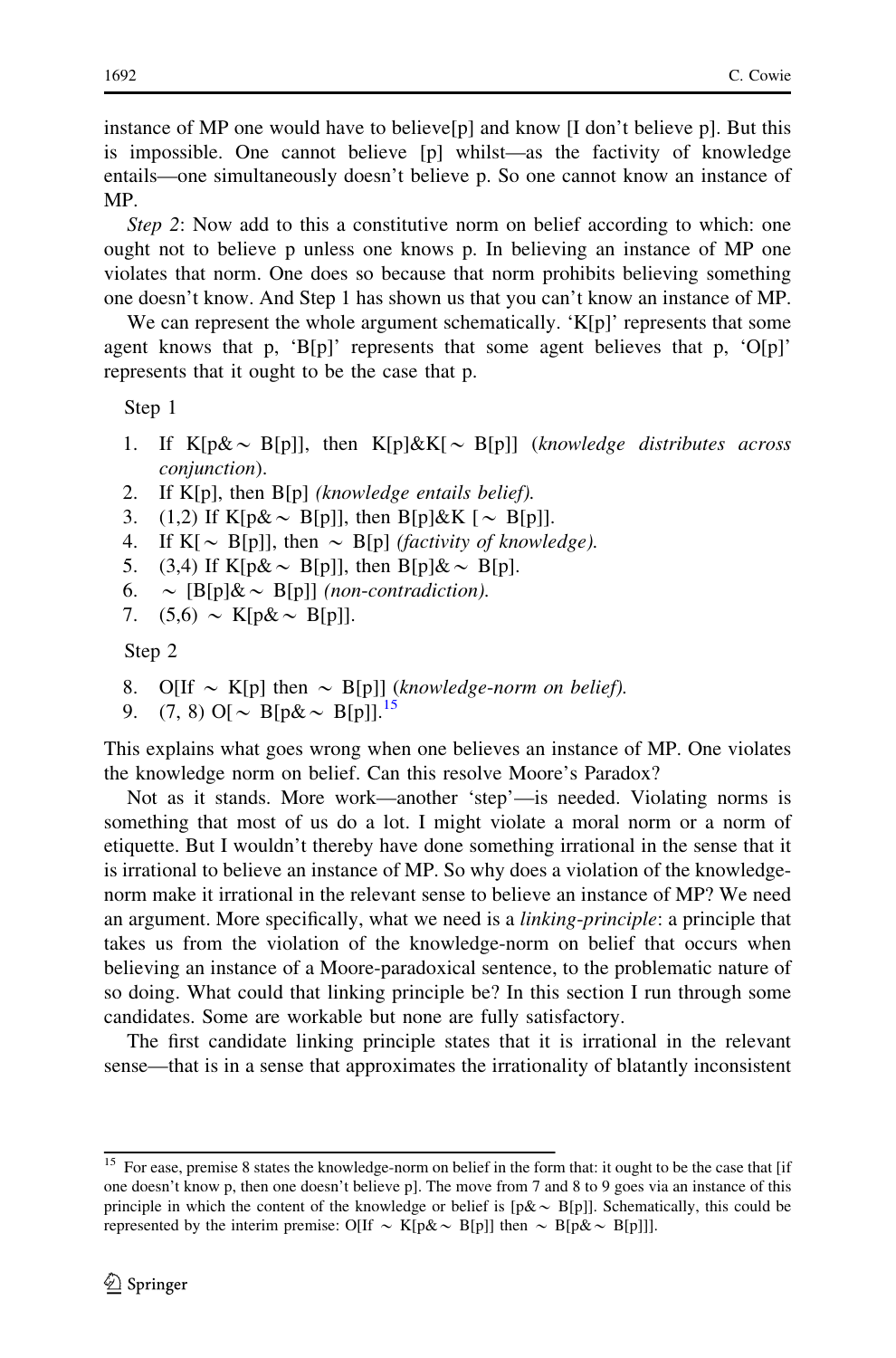attitudes—to violate a constitutive norm on a practice, whilst engaging in that practice. Roughly:

LP1: It is irrational in the relevant sense to engage in a practice whilst violating the constitutive norm on that practice.

If combined with the knowledge-norm, LP1 uncontroversially delivers the result that believing an instance of MP is irrational in the relevant sense. Just to be clear, the argument is:

- 1. One cannot know an instance of MP.
- 2. It is constitutive of believing a proposition that one ought to do so only if one knows it (knowledge-norm).
- 3. It is irrational in the relevant sense to engage in a practice whilst violating the constitutive norm on that practice (LP1).
- 4. (1–3) It is irrational in the relevant sense to believe an instance of MP.

Despite its promise this is obviously a bad argument. The linking principle LP1 is too strong. Its truth, combined with the knowledge-norm, entails that having beliefs that don't constitute knowledge is irrational in the relevant sense; that is, in some approximation of the sense in which having blatantly inconsistent attitudes is irrational. But clearly, this isn't true. Having a false or unjustified belief isn't irrational in anything like the sense that having blatantly inconsistent attitudes is. So LP1 is clearly too strong to be true.

There are a number of different ways of reformulating LP1—or tinkering with the other premises of the argument 1–4 above—that make might it look a bit more plausible. I will run through some of them below. Whist some are a definite improvement on LP1, none is fully satisfactory. The first proposal is to weaken LP1 to:

LP2: It is irrational in the relevant sense to engage in a practice whilst doing something that *necessarily* violates the constitutive norm on that practice.

Just to be clear, the argument is:

- 1. One cannot know an instance of MP.
- 2. It is constitutive of believing a proposition that one ought to do so only if one knows it (knowledge-norm).
- 3. It is irrational in the relevant sense to engage in a practice whilst doing something that necessarily violates the constitutive norm on that practice. (LP2).
- 4. (1–3) It is irrational in the relevant sense to believe an instance of MP.

LP2 is better than LP1. LP2 doesn't entail, as LP1 does, that *all* beliefs that don't constitute knowledge are irrational in the relevant sense. But LP2 is still clearly too strong to be true. LP2 entails that it is irrational in the relevant sense to believe a necessary falsehood. This is false. Consider a false mathematical belief. Having such a belief is not irrational in the relevant sense: it is not irrational, as believing an instance of MP is, in a sense that approximates belief in blatantly contradictory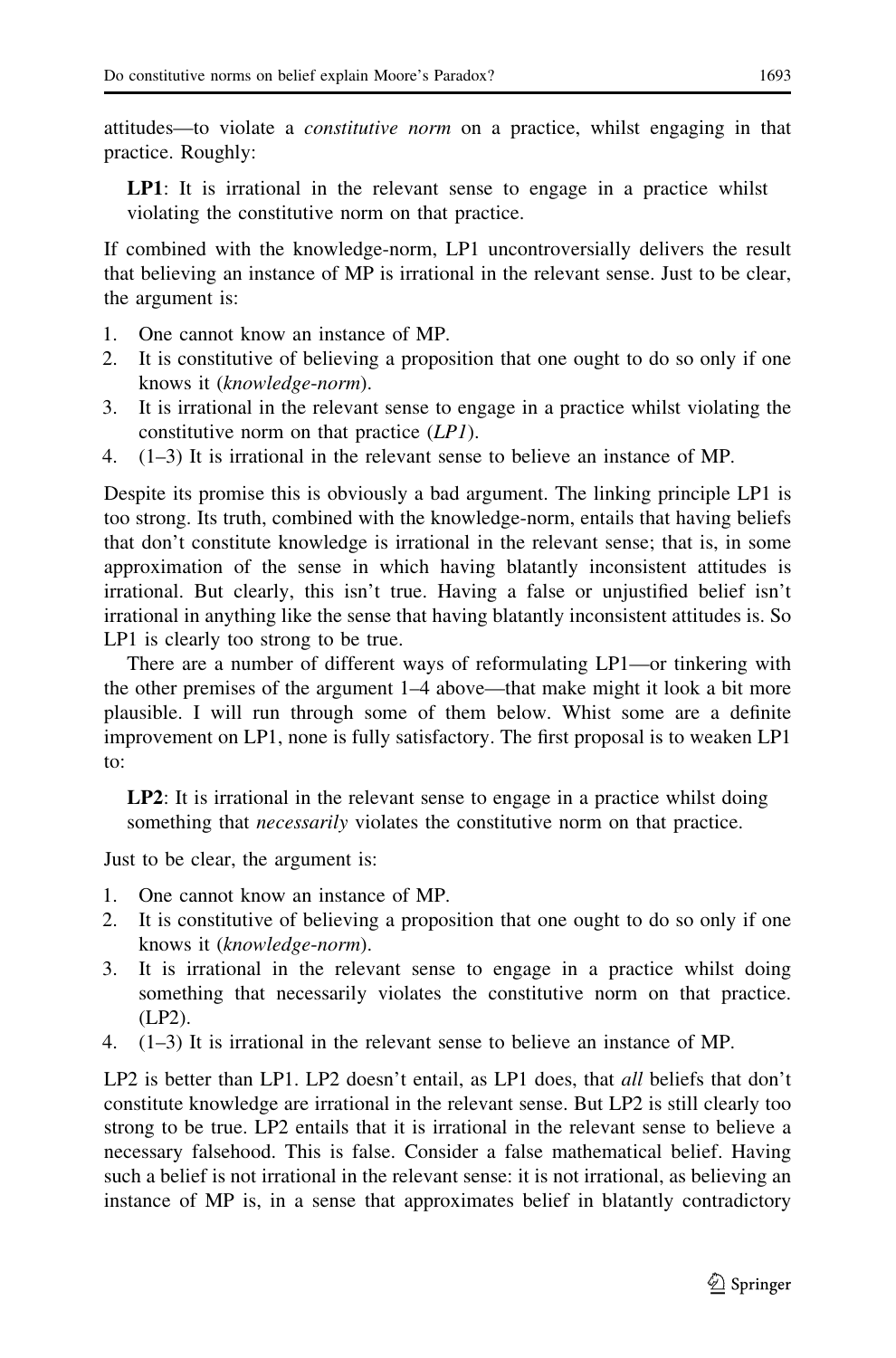attitudes. This is sufficient to warrant rejecting LP2. It is also worth noting that LP2 faces a second more fundamental challenge (a challenge that could equally have been applied to LP1). LP2 is not a basic or primitive truth. In light of this we should ask why (and how) is it irrational in the relevant sense to engage in a practice whilst doing something that *necessarily* violates the constitutive norm on that practice. If LP2 is true, there must be some more basic or primitive answer. I'll discuss some possible answers to this later (when I discuss rational requirements—the obvious source of such grounds). But for now I simply leave it as an issue that would require a resolution  $^{16}$ 

Consider an alternative modification of LP1. We could modify LP1 to:

LP3: It is irrational in the relevant sense to engage in a practice whilst doing something that one believes (or is committed to believing) violates the constitutive norm on that practice.<sup>17</sup>

So the argument we are considering is:

- 1. One cannot know an instance of MP.
- 2. It is constitutive of believing a proposition that one ought to do so only if one knows it (knowledge-norm).
- 3. It is irrational in the relevant sense to engage in a practice whilst doing something that one believes (or is committed to believing) violates the constitutive norm on that practice. (LP3).
- 4. (1–3) It is irrational in the relevant sense to believe an instance of MP.

In one sense LP3 looks better than LP1 or LP2. LP1 entails that beliefs that don't constitute knowledge are irrational in the relevant sense (i.e. a sense that approximates the irrationality of blatantly inconsistent beliefs). LP2 entails that beliefs in necessary falsehoods are irrational in the relevant sense. These are problematic entailments. LP3 avoids both.

Despite this LP3 faces a bigger problem than either LP1 or LP2. The above argument in which it figures is invalid. 4 does not follow from 1–3. This is because its second premise is about *what one ought to believe*, but its third premise is about what one believes about what one ought to believe. We could get around this by modifying the second premise. We could make it about what one *believes about* the knowledge-norm. For example:

 $2^*$ . One *believes or is committed to believing that it is constitutive of believing* a proposition that one ought to do so only if one knows it (knowledge-norm).

This would make the argument valid (assuming premise 1 is amended accordingly). But it is independently problematic. Firstly, 2\* neither entails the knowledge-norm, nor is 2\* itself entailed by the knowledge-norm. So even if we accepted the above

<sup>&</sup>lt;sup>16</sup> One might argue that it doesn't require a resolution. However I take it to be a prima facie problematic feature of a proposed solution to a problem if it relies on a clearly non-basic principle for which there is no obvious candidate for a more basic principle that could explain it.

<sup>&</sup>lt;sup>17</sup> I shall assume that there is a sensible way of understanding 'committed to' here that a defender of LP3 could make use of.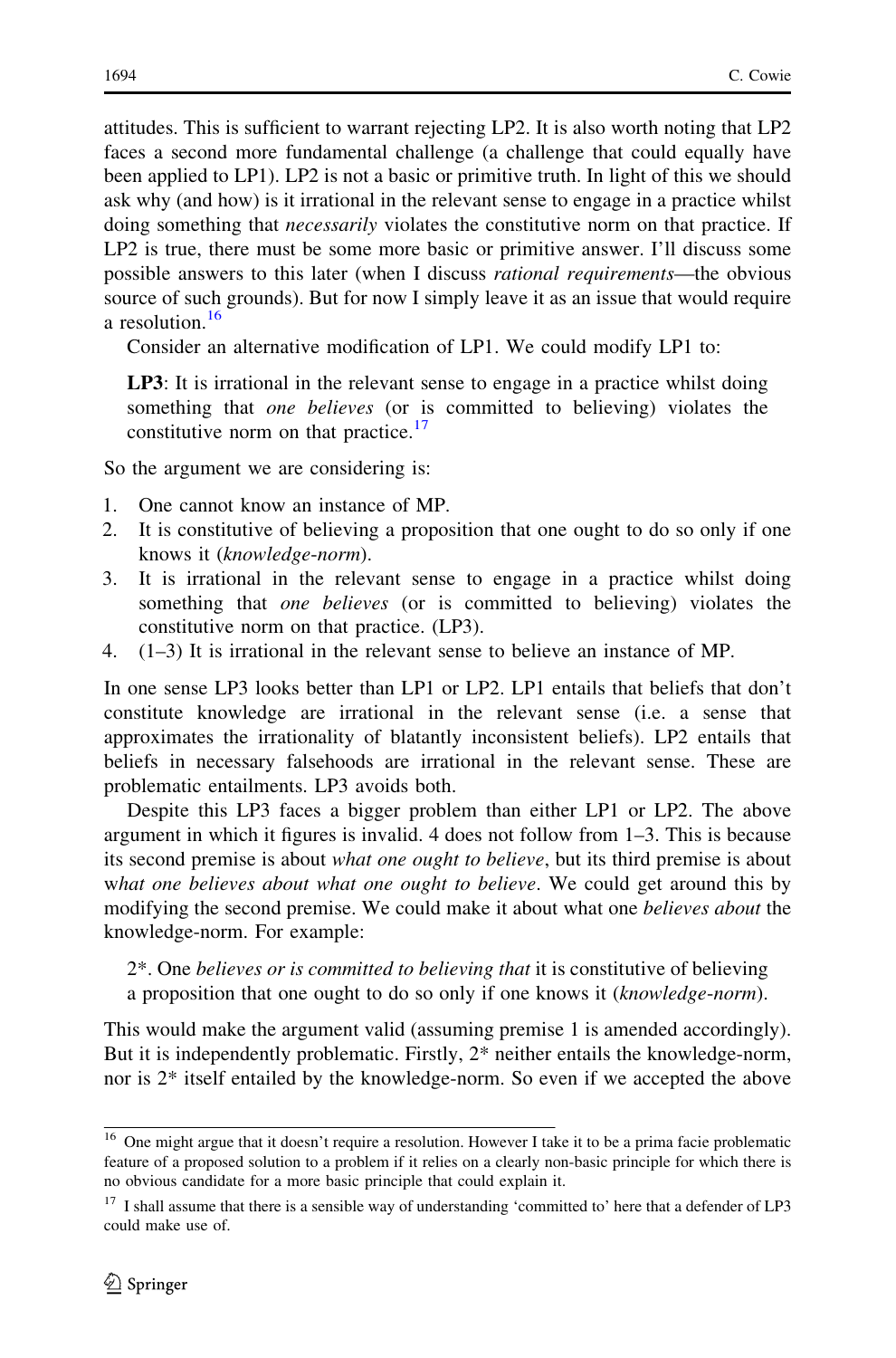argument, we would need to see a lot more to be able to link it up with the knowledge-norm. Secondly,  $2^*$  is not obviously true either. Amongst the small number of people who have views about the nature of belief many do not believe that it is constitutive of believing a proposition that one ought to do so only if one knows it. It follows from  $2^*$  that these people don't do anything irrational in the relevant sense in believing an instance of MP. This is clearly ridiculous. Now of course one could claim in defence of 2\* that the aforementioned philosophers and psychologists are mistaken and that they, along with everyone else, are, contrary to their own judgment, *committed to* believing that it is constitutive of believing a proposition that one ought to do so only if one knows it. But anyone who claims this faces an obvious burden of proof.

It is worth saying a little bit more about this. Perhaps the most obvious way for a defender of the knowledge-norm to defend 2\* is to claim that the knowledge-norm on belief is true not merely of belief itself, but of the concept of belief. That is to say, they would need to claim that it is a conceptual truth about belief that: one ought to believe p only if one knows p. This would arguably make sense of  $2^*$  in a way that would link it up to the knowledge-norm itself. If it were true, then anyone who is competent with the concept of belief would 'be conceptually committed' to believing that they ought to believe p only if they know p. And if this were true, then a defender of the knowledge-norm explanation *could* appeal to LP3 after all.

This strategy is not a total non-starter.<sup>18</sup> But it is problematic. Claims about 'conceptual truths' are very strong and the worry is that those who make them unjustly accuse anyone with non-standard views of being 'conceptually incompetent' when, clearly, they are not.<sup>19</sup> This generates an acute form of the worry with 2\* just expressed above. It would imply that anyone who didn't accept the knowledge-norm on belief was guilty of conceptual incompetence. That includes a great many people who do seem to be competent with the concept of belief (and many who make the study of belief their life's work). Accusing one's opponents of conceptual incompetence is surely a last refuge. This is not a knock-down argument. I don't claim it is. But it is a significant extra hurdle, and one that defenders of the knowledge-norm explanation might not have expected or wanted to take on.

Exactly the same issues as have been raised for LP3 would also apply to a version with a modal component such as:

LP4: It is irrational in the relevant sense to engage in a practice whilst doing something that one believes (or is committed to believing) *necessarily* violates the constitutive norm on that practice.

Both LP3 and LP4 also face an additional challenge. As with LP1 and LP2, neither LP3 nor LP4 are basic or fundamental truths. Both would, if true, require some more fundamental truth to ground them. Why are they true (if they are)? What makes them

<sup>&</sup>lt;sup>18</sup> Shah's truth-norm on belief is formulated in roughly this way: as obtaining by conceptual necessity.

<sup>&</sup>lt;sup>19</sup> Somewhat ironically in the present context this point has been clearly articulated and championed by Timothy Williamson in his discussion of Van McGee on meaning-constituting views inference-rules. Williamson ([2008](#page-18-0), pp. 92–94).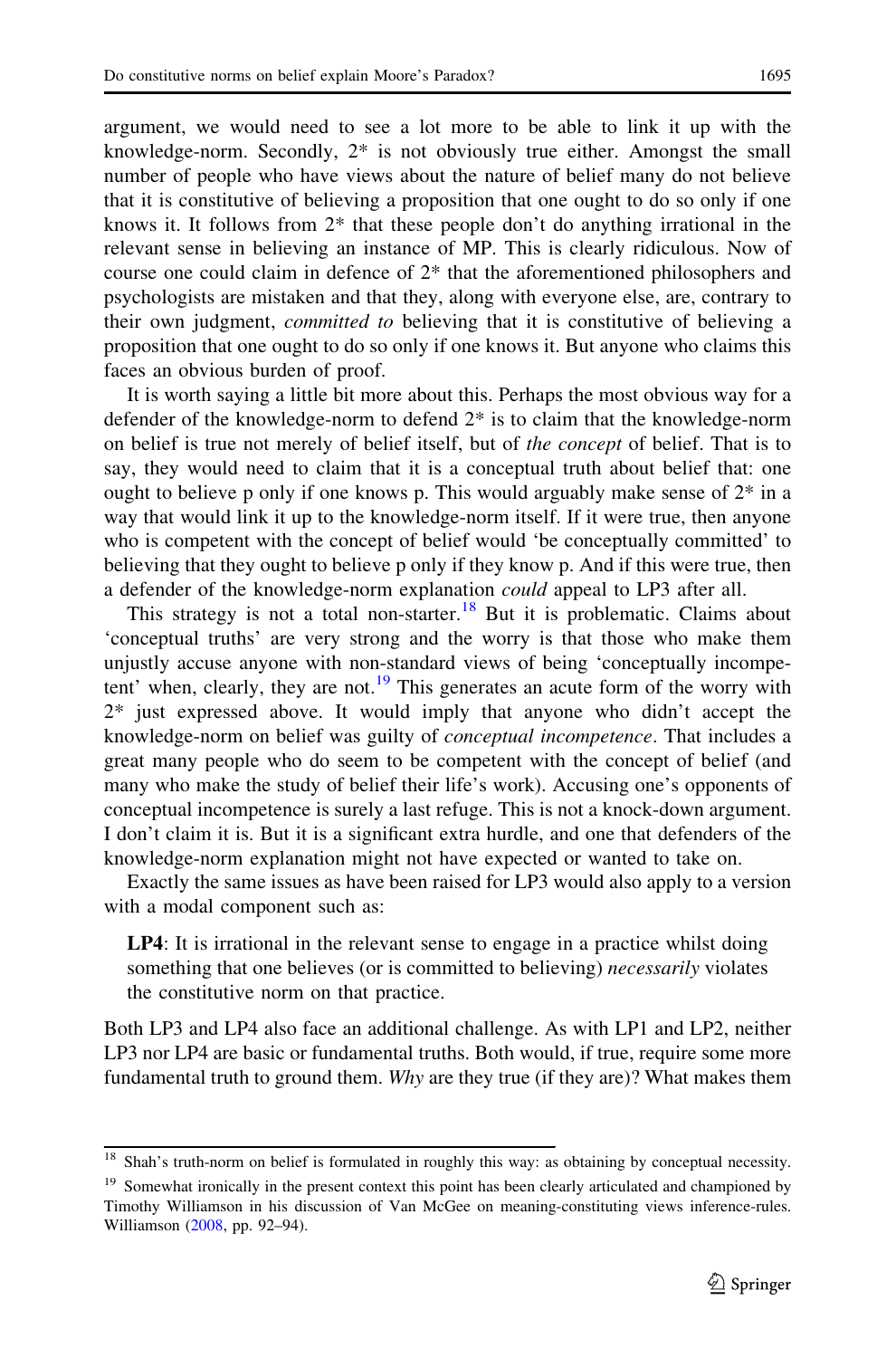true? I leave this as a challenge at this point as I did when discussing LP1 and LP2. I return to it when discussing rational requirements below.

Consider another alternative direction in which we might modify the above linking principles. Focus again on:

LP2: It is irrational in the relevant sense to engage in a practice whilst doing something that *necessarily* violates the constitutive norm on that practice.

As with all of the previous linking principles, LP2 begins with 'It is irrational in the relevant sense…'. This was part of the reason for rejecting LP2: it isn't obviously irrational in the relevant sense to believe a necessary falsehood. One might, however, try to tone this down. Arguably the following *is* true:

LP5: It is *badly defective* to engage in a practice whilst doing something that necessarily violates the constitutive norm on that practice.

Perhaps we can use this as a linking principle. The argument that we would end up with is the following:

- 1. One cannot know an instance of MP.
- 2. It is constitutive of believing a proposition that one ought to do so only if one knows it (knowledge-norm).
- 3. It is badly defective to engage in a practice whilst doing something that necessarily violates the constitutive norm on that practice. (LP5).
- 4. (1–3) It is badly defective to believe an instance of MP.

The conclusion here is weaker than that of previous arguments. It is that believing an instance of MP is badly defective. This proposal has obvious strengths. Most obviously it does not entail, as LP2 does, that it is irrational in the relevant sense to believe necessary falsehoods.

The proposal also faces obvious problems. It fails to differentiate what's wrong with believing an instance of MP from what's wrong with believing a necessary falsehood. Both are 'badly defective' by this argument. Surely this is a bad result. The sense in which one goes wrong by believing a mathematical falsehood is different from the sense in which one goes wrong by believing an instance of MP. One might respond to this worry by arguing that we also all *believe* or are committed to believing that instances of MP violate the constitutive norm (contrasting this with beliefs in necessary falsehoods). That is to say, one might modify LP5 to:

LP6: It is badly defective to engage in a practice whilst doing something that one believes (or is committed to believing) necessarily violates the constitutive norm on that practice.

But this response runs into the problems already faced by LP3 (and LP4) above. The resulting argument, were one to make this modification, would be:

- 1. One cannot know an instance of MP.
- 2. It is constitutive of believing a proposition that one ought to do so only if one knows it (knowledge-norm).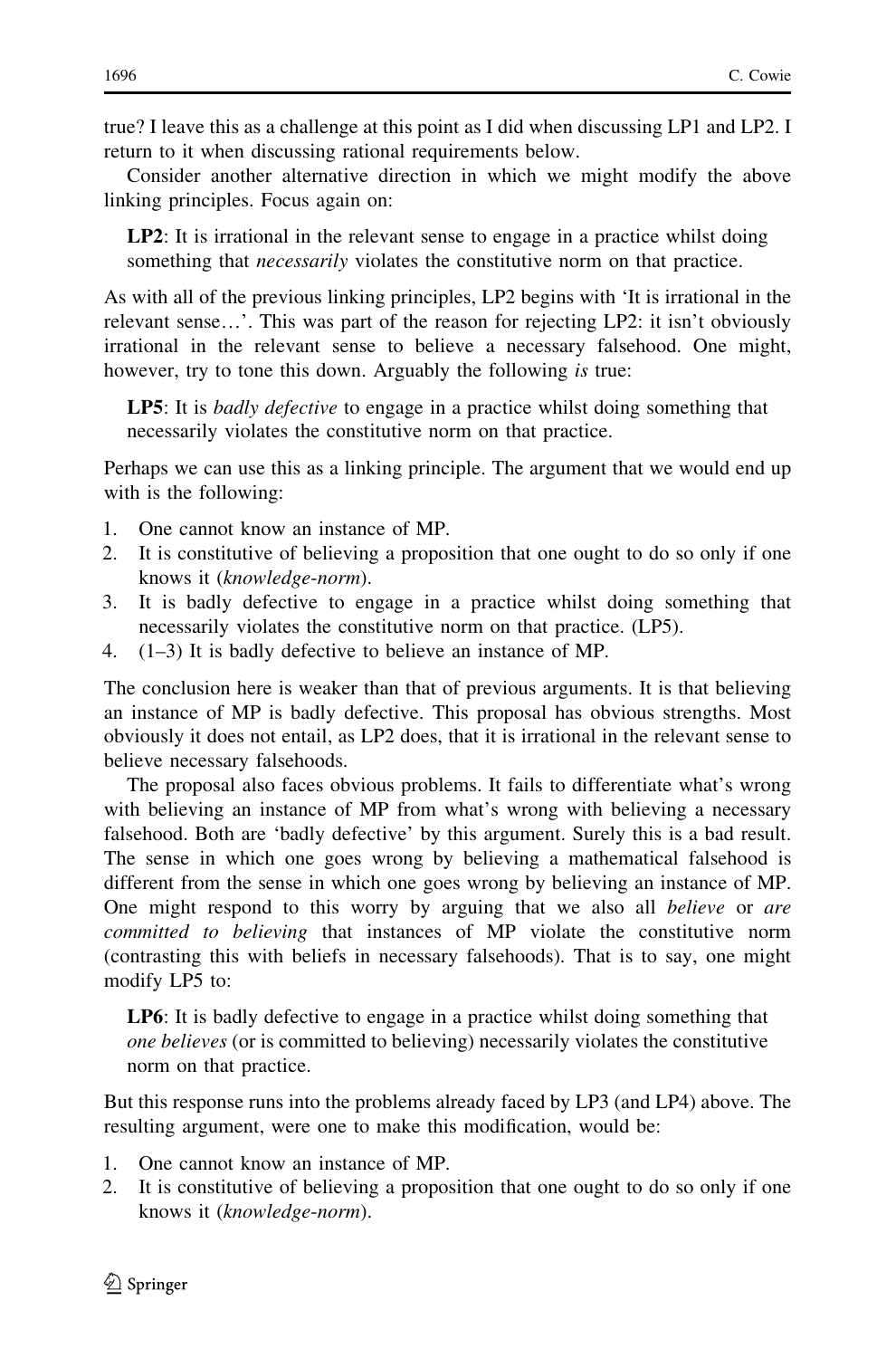- <span id="page-13-0"></span>3. It is badly defective to engage in a practice whilst doing something that one believes (or is committed to believing) necessarily violates the constitutive norm on that practice. (LP6).
- 4. (1–3) It is badly defective to believe an instance of MP.

The problem—which should be familiar from above—is that this argument is invalid. The conclusion does not follow from 1–3. This is because whilst 2 is about what one ought to do, 3 is about what one believes one ought to do. In addition to this familiar problem, LP5 and LP6 face an additional problem. The problem is really a variant on the challenge raised to LP1–LP4 above to identify the grounds of these linking principles. Just focus on LP5. In what sense is it 'badly defective' to violate the constitutive norm on a practice? The obvious answer would be that there is something *rationally* problematic about believing an instance of MP. In order to make this claim we would need to appeal to some principles of rationality. I turn to this below.

### 4 Rational requirements and the knowledge-norm based explanation

We have run through some of the candidate link-principles to which defenders of the knowledge-norm explanation might appeal. None is fully satisfactory. At the very least each comes with burdens that defenders of the knowledge-norm based explanation may be surprised to take on, and may not want to. We will now look at whether appealing to *requirements of rationality* could help. One might think that they could help either by serving as link principles in their own right, or as supplements to or more basic explanatory grounds for existing candidate principles (such as LP5 and LP6).

I now run through several candidate principles of rationality and suggest that none is of much help. Let's begin by looking at two *bad* candidate rational requirements:

R1: One is rationally required to: Follow the constitutive norms of any practice in which one is engaged.

R2: One is rationally required to: Believe p only if one knows p.

Begin with R1. If R1 were true, then—if the knowledge-norm is true—it would be rationally impossible to believe an instance of MP. Believing an instance of MP would violate the constitutive norm on belief and so, by R1, be rationally impermissible. This is an obvious strength of the view. But it faces an equally obvious problem: it is false. Suppose that I am engaged in some practice that is a candidate for having constitutive norms, such as a sport or game. Now suppose I violate one of those norms. Or suppose I violate all of them. I have gone against the rules of the game. But I have not necessarily done anything irrational. This is true on pretty much *any* way of thinking about what rationality is. But it is even clearer if we think of rationality—and rational requirements—much as Broome does: as coherence requirements on mental states. Clearly, in violating the constitutive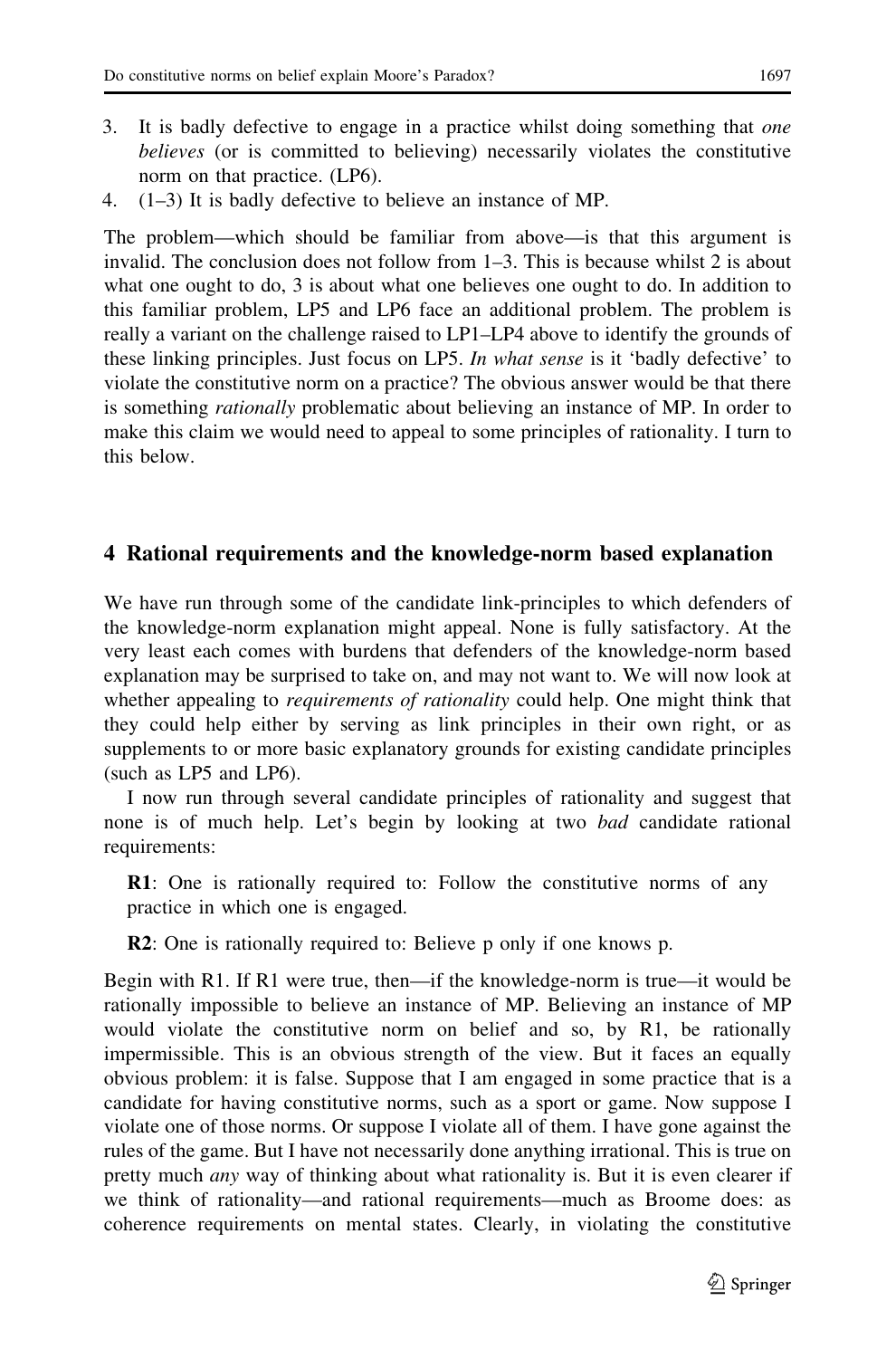norms of a practice, one does not thereby manifest an incoherence in one's mental states.

Much like  $R1$ , the strength of  $R2$  is that it would entail that believing an instance of MP is irrational. But R2 is also problematic. Like R1 it is not obviously a good candidate for being a requirement of rationality on a coherence conception. Nor, if it were, would appealing to it be a good move for a defender of the knowledge-norm explanation. There are two reasons for this.

Firstly, consider the conception of rationality that would yield R2. R2 is not yielded by a mere 'coherence' conception of rationality a la Broome. A stronger, substantive conception of rationality would be required to yield R2. But if we embrace a substantive conception of rationality that yields R2, why would it stop there (i.e. at R2)? Why wouldn't it simply *directly* yield the following as a requirement of rationality: don't believe [p, but I don't believe p]? That is to say, why wouldn't it directly yield the rational impermissibility of believing instances of MP? This requirement and R2 seem pretty much 'on a par' as regards status as candidates for substantive rational requirements. Clearly though, if there were an underived rational requirement not to believe instances of MP, then R2 and indeed the knowledge-norm explanation itself would be redundant. We would already have a simple grounds for explaining what's wrong with believing instances of MP. And that is obviously bad news for a defender of the knowledge-norm explanation.

The second response is even stronger. Suppose that R2 is true (and simply *set*) aside the worry that any conception of rationality that entails it would also entail a direct rational requirement against believing instances of MP). The knowledgenorm explanation would now be redundant. It would be redundant because we could simply explain the rational impermissibility of believing an instance of MP in terms of R2. We wouldn't need to appeal to the knowledge-norm on belief at all. The explanation would go as follows:

- 1. One cannot know an instance of MP.
- 2. One is rationally required to: Believe p only if one knows p. (R2).
- 3. (1, 2) One is rationally required not to: Believe an instance of MP.

This explanation has proceeded without any reference to R2. This means that if R2 were true, then the knowledge-norm explanation would be out-of-business.<sup>20</sup>

Hopefully seeing why R1–R2 are bad candidates is useful. Let's now look at what one might think to be a *better* candidate: an enkratic requirement. Roughly:

R3: One is rationally required to: If one believes one ought to believe p, then believe  $p^{21}$ 

 $20$  One could argue that if R2 were true, then something very much like the knowledge-norm would actually be true. However R2 is a principle of rationality that does not refer to, presuppose or entail a principle that, like the knowledge-norm, makes a claim about what is constitutive of belief.

<sup>&</sup>lt;sup>21</sup> I do not consider all alternative formulations of the enkratic requirement here. One may, for example, reformulate it in negative terms as follows. One is rationally required to: If one believes one ought not to believe p, then not believe p.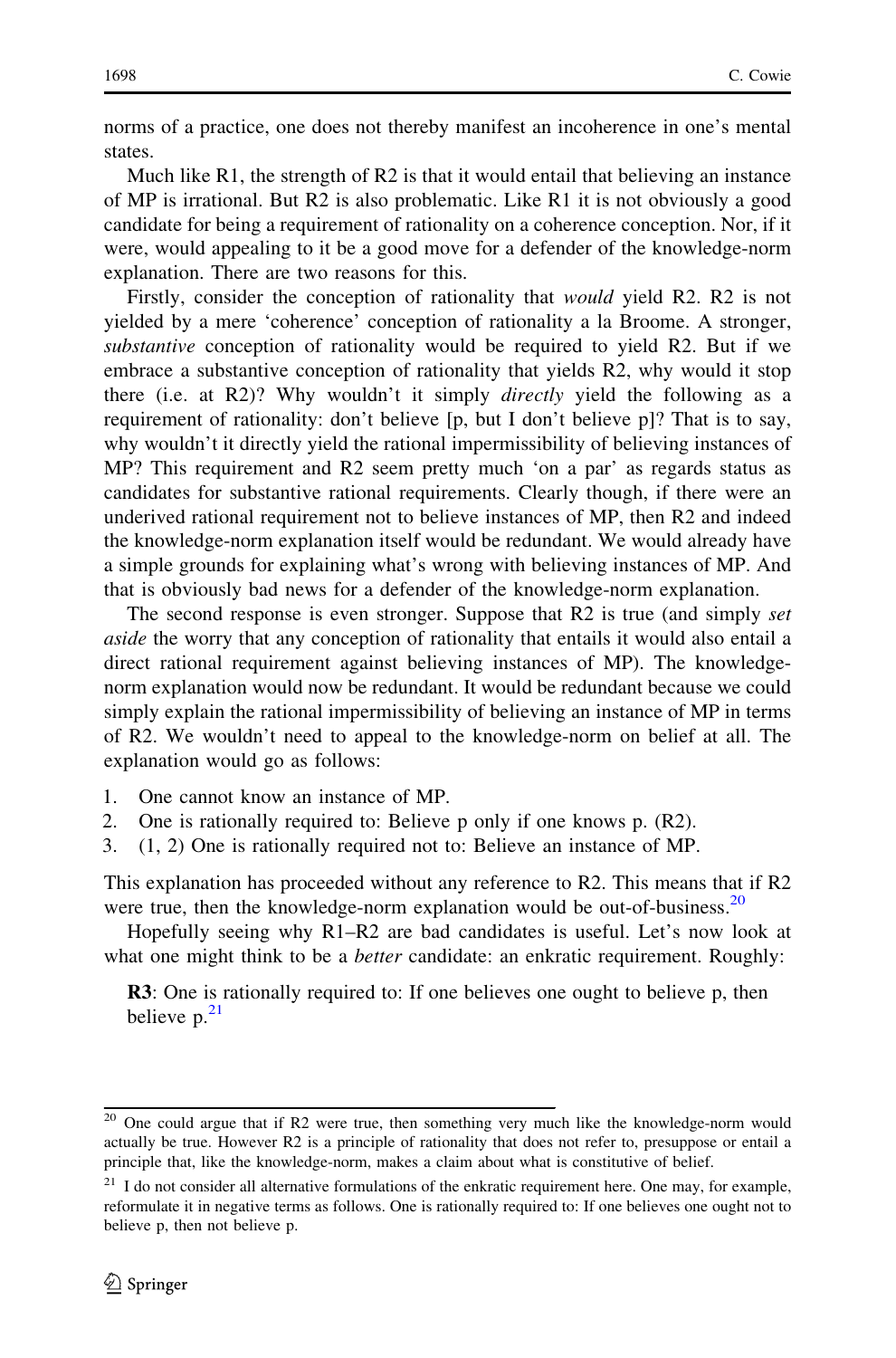Unlike R1–R2, R3 is a widely (though not universally) accepted principle or rationality. I will simply grant this. How could it help to show that believing an instance of MP is irrational? One might think that it could do so by showing that believed violations of the knowledge-norm are *rational* violations. The basic argument would be as follows:

- 1. One cannot know an instance of MP.
- 2. It is constitutive of believing a proposition that one ought to do so only if one knows it (knowledge-norm).
- 3. One is rationally required to: If one believes one ought to believe p, then believe p (enkrasia).
- 4. (1–3) One is rationally required not to: believe an instance of MP.

This would be a good conclusion for a defender of the knowledge-norm-based explanation. It would show that believing an instance of MP is necessarily akratic. But the argument is invalid. It is invalid for a reason familiar from the discussion of LP3, LP4 and LP6 above. The second premise is about what one ought to believe. The third premise—enkrasia—is about what one believes one ought to believe. This is an extra commitment that goes well beyond the knowledge-norm: it is neither entailed by the knowledge-norm, nor does it entail the knowledge-norm, nor is it obviously true.

A further point about this is in order. Suppose that one does appeal to an enkratic principle according to which one is rationally required to: if one believes one ought to believe p, then believe p. There are two ways of reading the 'ought' in this requirement. To see this we must return to the distinction made at the beginning of the article between genuinely normative oughts or requirements and mere correctness norms.

The 'ought' that figures in enkratic principles is a *genuinely normative* ought.<sup>22</sup> It cannot be a mere correctness norm. This is, I take it, uncontroversial. It is not the case that I am rationally required to: if I judge that it is correct according to the standards of chess for me to make a particular move, then make that move. There may nothing at all to be said—normatively—for adhering to the norms of chess. And so there may be no normative reason for me make the correct move. If this is the case, and if I judge it to be the case, then I am not rationally required to make the move (even if we read the requirement as wide-scope).

This means that the 'ought' in  $2^*$  must be interpreted as a genuinely normative ought rather than a mere correctness norm. This isn't a big problem in itself: it is of course possible to interpret it in this way. It just puts an extra burden on someone who would appeal to enkrasia as the basis of the knowledge-norm explanation. It is an extra burden because constitutive norms on belief—whether truth-based or knowledge-based—are sometimes formulated quite explicitly as mere correctness norms.<sup>23</sup> And this is not without justification. After all, the constitutive norms of

 $22$  See e.g. Broome [\(2013](#page-17-0)).

<sup>&</sup>lt;sup>23</sup> See (e.g.) Cote-Bouchard ( $2016$ ) and Cote-Bouchard and Littlejohn ( $2018$ ). It is also possible to read Steglich-Petersen [\(2011](#page-18-0)) in this way.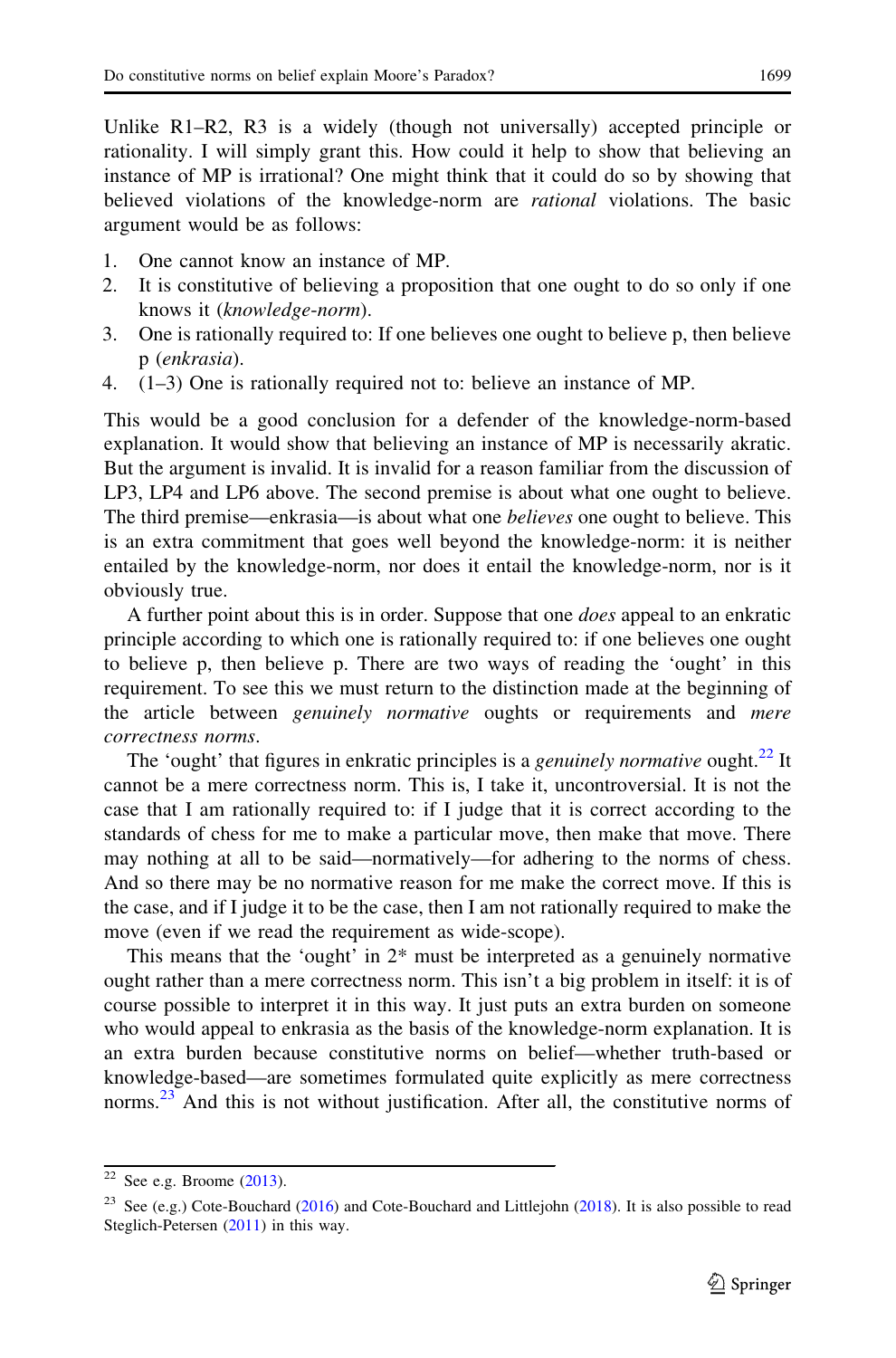<span id="page-16-0"></span>ordinary practices—such as sports and games—do seem to be the kinds of thing that are best understood in terms of mere correctness. Generally, the point is that constitutive norms are the kinds of things that have 'normative force' (i.e. that one has normative reason to follow) only if one has some normative reason to engage in the practice of which they are constitutive in the first place. A defender of the knowledge-norm explanation that is based on enkrasia must claim that the 'ought' in 2\* is not like this. She must claim that it is genuinely normative. I won't enter into the complicated arguments regarding this reading here. It would take us too far afield. $^{24}$  I simply note that it is an extra commitment.

### 5 Conclusion

I have tried to articulate how norm-based explanations of Moore's Paradox are meant to work and to outline a problem that they face. The problem comes from the need to appeal to linking-principles: principles that take us from violations of constitutive norms on belief to explanations of Moore's Paradox. I have tried to find a plausible linking-principle. I have not succeeded. Each comes with significant costs. The principles LP1–LP6 fail in either of two ways. Firstly, they fail to properly differentiate the sense in which it is problematic to violate MP from the sense in which it is problematic to believe a falsehood or a necessary falsehood (LP1, LP2, LP5). Secondly, they rely not on the knowledge-norm itself but on a belief in that norm—something that neither entails nor is entailed by the norm (LP3, LP4, LP6). In addition to these two causes of failure, none of the principles LP1– LP6 possesses a sufficient degree of independent motivation: they would need some more basic principle or principles to ground them. One might be optimistic that R1– R3 could promise to provide this. But these principles also fail in two ways. Firstly, R1 and R2 are too strong to be independently plausible. And anyhow if they were true they would arguably render the knowledge-norm explanatorily redundant. Secondly, R3, like LP3, LP4 and LP6, relies not on the knowledge-norm itself but on a belief in that norm. It also relies on an interpretation of the knowledge-norm as stronger than mere correctness (R3).

I do not conclude from this that norm-based explanations could not work or that there couldn't be a satisfactory link-principle. I do not have a general argument for such a strong conclusion. But I do hope to have drawn attention to the problem that norm-based explanations face; a problem that has been largely missed in the literature.<sup>25</sup> Solving it is an interesting challenge for defenders of the knowledgenorm explanation of Moore's Paradox. What are their options? The first option is to significantly weaken the characterisation of what is wrong with believing an instance of MP, rendering it equivalent to belief in a necessary falsehood. This strikes me as deeply unsatisfactory. The second option is to argue that the

<sup>&</sup>lt;sup>24</sup> One of the substantial relevant issues here is whether believing is the kind of practice for which one necessarily possesses reasons for engagement. For some sceptical discussion see Enoch ([2011\)](#page-17-0).

 $25$  For an attempt to make the point generalise see Greenberg and Cowie [\(2018](#page-17-0)).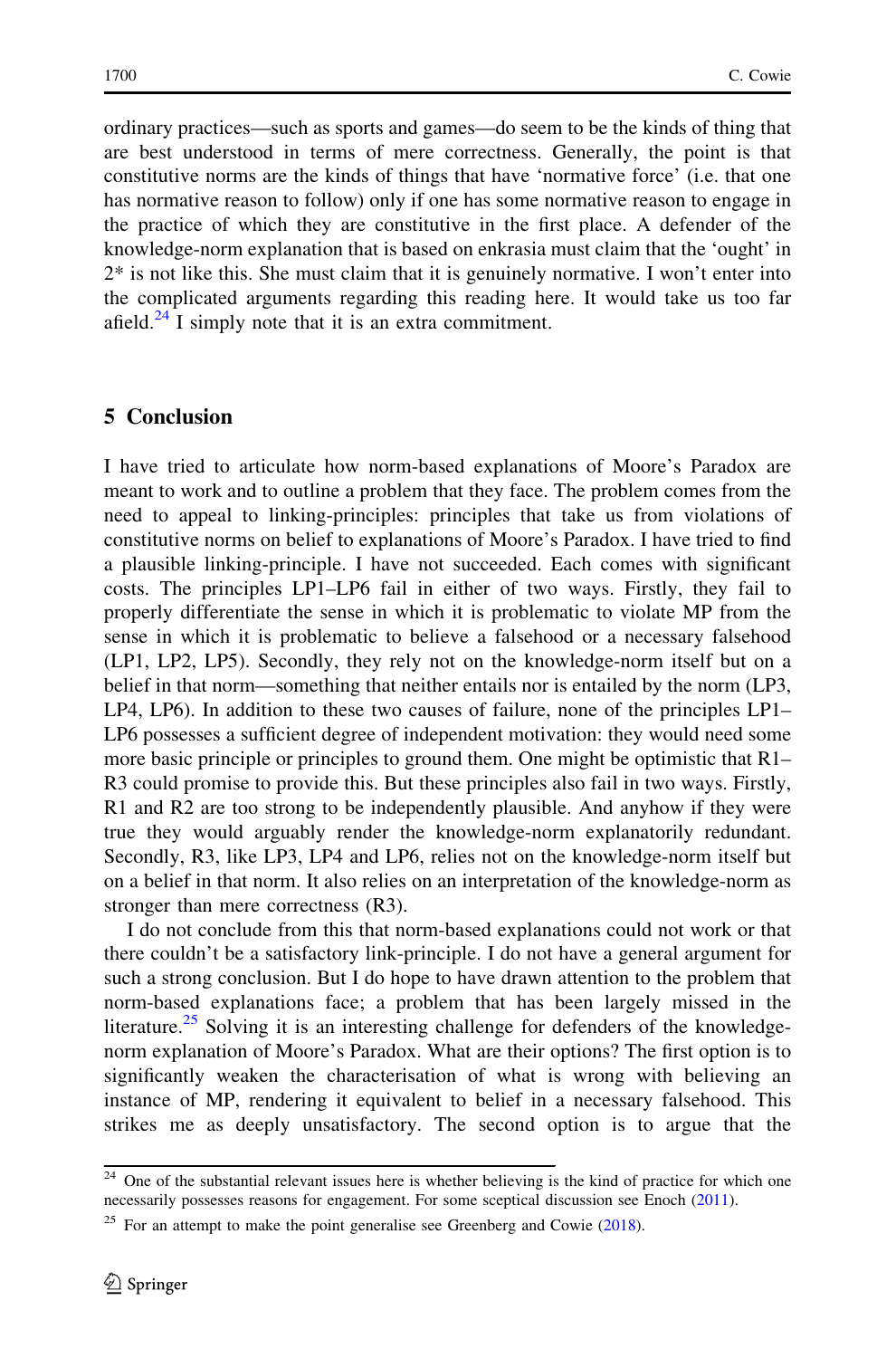<span id="page-17-0"></span>knowledge norm is not only true, but is also believed to be true. This is more palatable but would still be a difficult sell. It would also need to supplemented with both a strong interpretation of the normative relation referred to in the knowledgenorm and a strong interpretation of the enkratic principle (an issue I have not touched on here). The third option is to come up with some radically different alternative. I leave this as a challenge to defenders of the knowledge-norm.

Acknowledgements I am grateful to Alexander Greenberg for discussion. This paper develops themes from Greenberg and Cowie (2018). I am especially grateful to audiences at the Universities of Glasgow and Oxford for feedback and to an anonymous reviewer for Philosophical Studies for helpful comments.

Open Access This article is distributed under the terms of the Creative Commons Attribution 4.0 International License ([http://creativecommons.org/licenses/by/4.0/\)](http://creativecommons.org/licenses/by/4.0/), which permits unrestricted use, distribution, and reproduction in any medium, provided you give appropriate credit to the original author(s) and the source, provide a link to the Creative Commons license, and indicate if changes were made.

#### **References**

- Baldwin, T. (2007). The normative character of belief. In M. S. Green & J. N. Williams (Eds.), Moore's paradox: New essays on belief, rationality, and the first person. Oxford: Clarendon Press.
- Boghossian, P. (2003). The normativiy of content. Philosophical Issues, 13(1), 31–45.
- Broome, J. (2007). Is rationality normative? Disputatio, 2(23), 161–178.
- Broome, J. (2013). Rationality through reasoning. Hoboken: Wiley-Blackwell.
- Bykvist, K., & Hattiangadi, A. (2007). Does thought imply ought? Analysis, 67(296), 277–285.
- Carter, J. A., Gordon, E. C., & Jarvis, B. (2017). Knowledge first: Approaches in epistemology and mind. Oxford: Oxford University Press.
- Cote-Bouchard, C. (2016). Can the aim of belief ground epistemic normativity? Philosophical Studies, 173(12), 3181–3198.
- Cote-Bouchard, C., & Littlejohn, C. (2018). Knowledge, reasons and errors about the error theory. In R. McKenna & C. Kyriacou (Eds.), Metaepistemology: Realism and antirealism. Basingstoke: Palgrave MacMillan.
- de Almeida, C. (2001). What is Moore's paradox about? Philosophy and Phenomenological Research, 62(1), 33–58.
- Douven, I. (2006). Assertion, knowledge, and rational credibility. The Philosophical Review, 115(4), 449–485.
- Douven, I. (2009). Assertion, Moore, and Bayes. Philosophical Studies, 144, 361–375.
- Engel, P. (2014). In defense of normativism about the aim of belief. In T. Chan (Ed.), The aim of belief. Oxford: Oxford University Press.
- Enoch, D. (2011). Schmagency revisited. In M. Brady (Ed.), New waves in metaethics. Basingstoke: Palgrave MacMillan.
- Green, M., & Williams, J. (2007). Introduction. In M. Green & J. Williams (Eds.), Moore's paradox. Oxford: Oxford University Press.
- Greenberg, A., & Cowie, C. (2018). Constitutivism about epistemic normativity. In C. Kyriacou & R. McKenna (Eds.), Metaepistemology: Realism and anti-realism. Basingstoke: Palgrave MacMillan.
- Howard, C. Forthcoming. The fundamentality of fit. In R. Shafer-Landau (Ed.), Oxford studies in metaethics.
- Huemer, M. (2007). Moore's paradox and the norm of belief. In S. Nuccetelli & G. Seay (Eds.), Themes from G.E. Moore: New essays on epistemology and ethics. Oxford: Clarendon Press.
- Littlejohn, C. (2010). Moore's paradox and epistemic norms. Australasian Journal of Philosophy, 88, 79–100.
- Lo Presti, P. (2014). Moore's paradox and epistemic norms. Logos & Episteme, 5(4), 445-464.